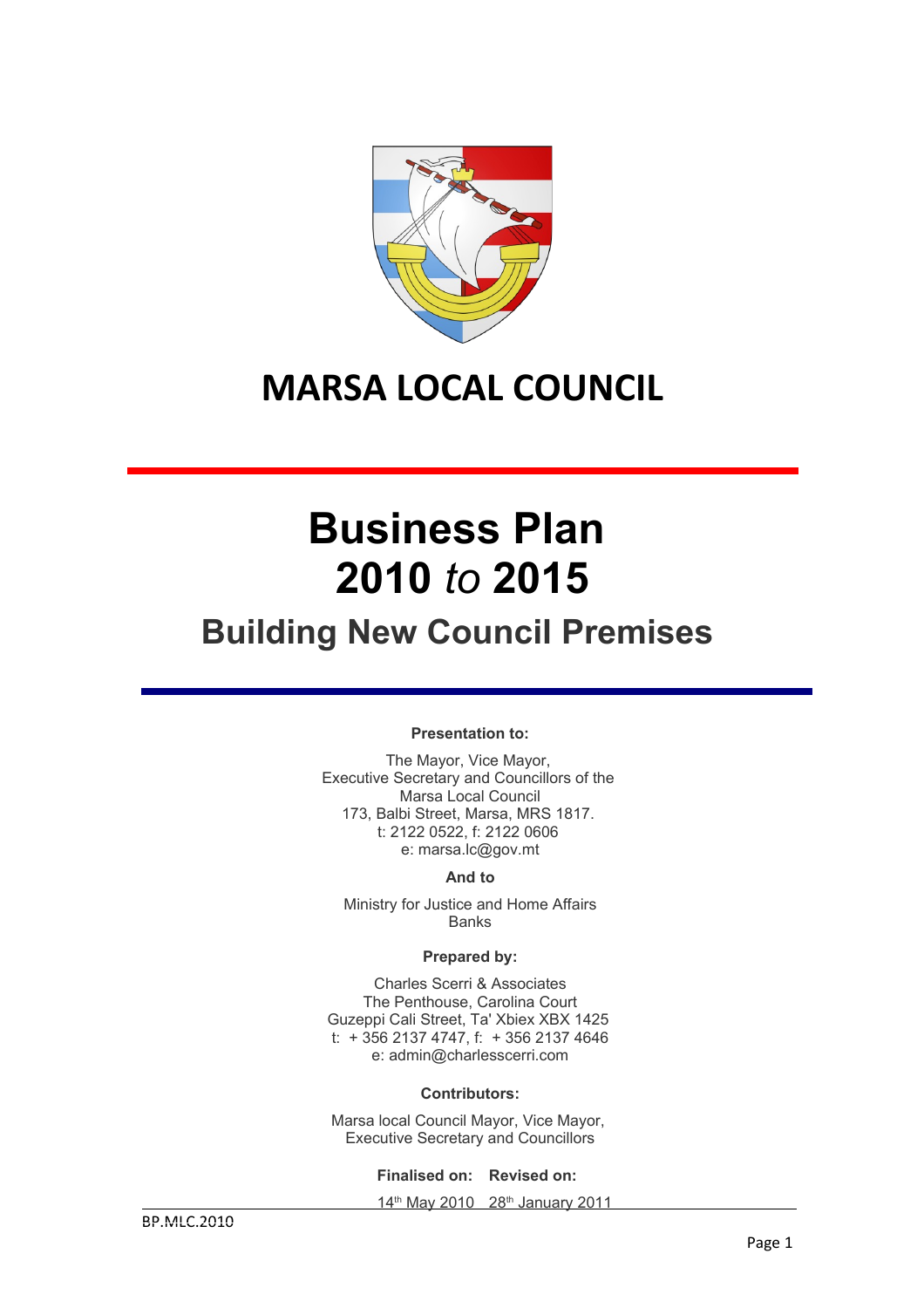

# **Contents**

|                               |                                                                                                                                                                                                                                  | Page      |
|-------------------------------|----------------------------------------------------------------------------------------------------------------------------------------------------------------------------------------------------------------------------------|-----------|
| <b>Section 1</b>              | <b>Council's Background and Direction</b>                                                                                                                                                                                        |           |
|                               | Introduction, Executive Summary, Council's Background, Mission, Values,<br>Strategic Objectives, Keys to Success                                                                                                                 | $3 - 7$   |
| <b>Section 2</b>              | <b>Building New Council Premises (Project Analysis)</b>                                                                                                                                                                          |           |
| Details of Project            |                                                                                                                                                                                                                                  | $8 - 9$   |
| <b>Section 3</b>              | <b>Other Planned Projects</b>                                                                                                                                                                                                    |           |
| Details of the other Projects |                                                                                                                                                                                                                                  | 10        |
| <b>Section 4</b>              | <b>Risk Analysis (SWOT)</b>                                                                                                                                                                                                      |           |
|                               | Strengths, Weaknesses, Opportunities & Threats                                                                                                                                                                                   | 10        |
| <b>Section 5</b>              | <b>Conclusion and Way Forward</b>                                                                                                                                                                                                |           |
|                               | Summary of Key Points and Way Forward                                                                                                                                                                                            | 11        |
| <b>Section 6</b>              | <b>Financial Highlights and Requirements</b>                                                                                                                                                                                     |           |
| & Financing Requirements      | Financial Highlights, Key Performance Indicators, Cash Flow                                                                                                                                                                      | $12 - 17$ |
| <b>Section 7</b>              | <b>Detailed Financial Projections</b>                                                                                                                                                                                            |           |
|                               | Income Statement, Statement of Affairs, Cash flow and Appendix<br>(Including all Related Sub-schedules)                                                                                                                          | 18 - 35   |
| <b>Annexes</b>                |                                                                                                                                                                                                                                  |           |
| Designs<br>$\bullet$<br>٠     | <b>New Local Council Premises</b><br><b>Preliminary Budget Estimate (Construction)</b><br>Preliminary Budget Estimate (Finishes, excluding Electricity Works, Furniture and<br>Fittings, Elevator and Air-condition Units costs) |           |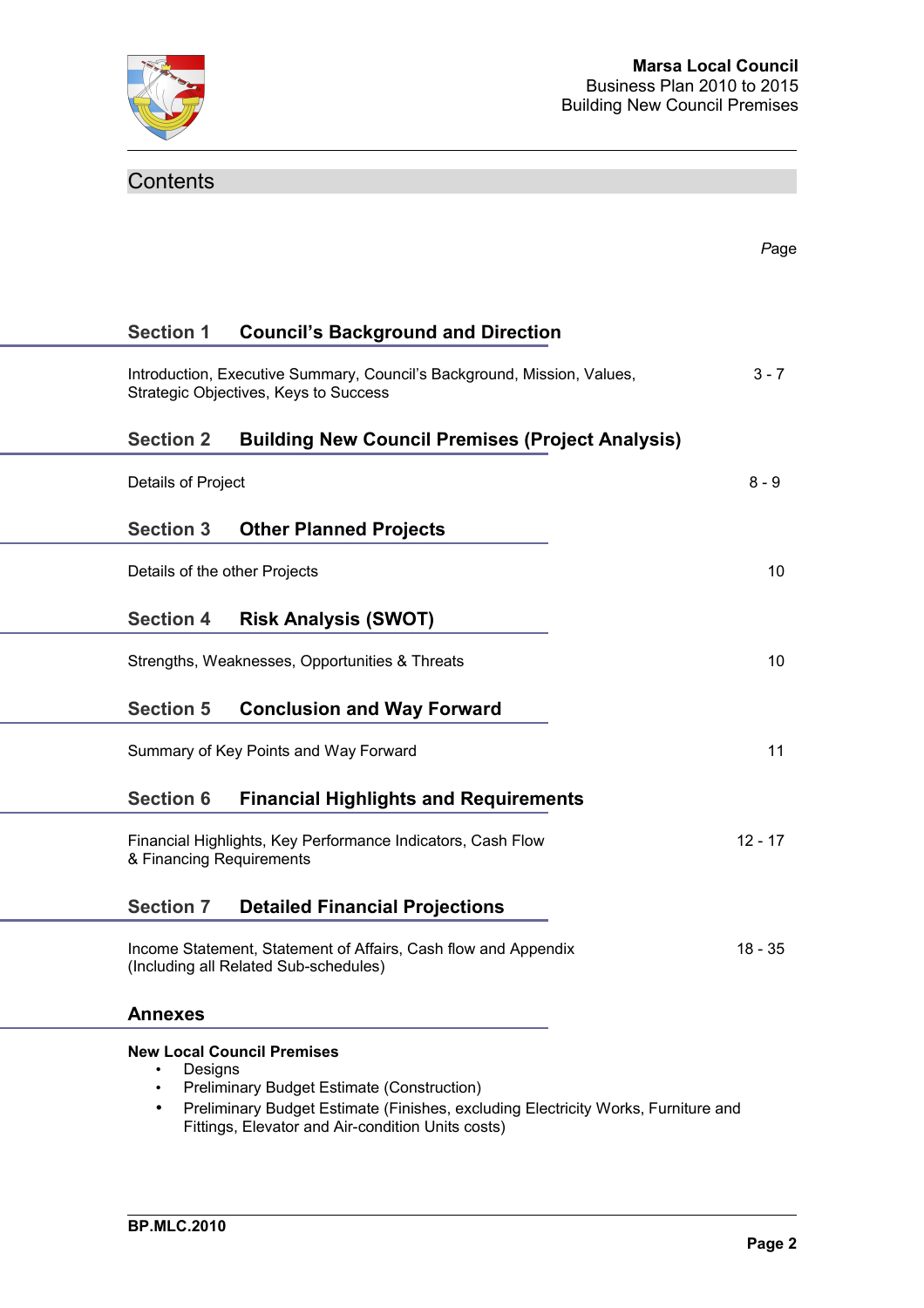

# **Section 1. Council Background and Direction**

### **1.1 Introduction**

This Business plan is an extension and continuation of the original business plan (II-Pian tal-Hidma) prepared by the responsible councillors and covering financial years January to December 2010 to 2015. However the aim of this document and brief is to highlight specifically and in detail the council's plan to build new council premises for the locality of Marsa referred to in this document as "the project" and illustrated in detail under section 2 of this business plan. Furthermore the original business plan referred to in this document as "Il-Pjan tal-Hidma 2010 - 2012" prepared by the council was a vital point of reference and source of information in order to compile this document. In fact throughout the following pages reference to such information has been highlighted.

Since this document may be viewed by third parties like banks, we felt necessary to include background information of the council and its' members, the strategic objectives in general and related to the project including the financial requirements and sustainability. To this regard this document is divided into seven sections as listed below that cover the salient points of the plan:

**Section 1. Council Background and Direction** that extracts the Mission, Values and Strategic Objectives that guide the council.

**Section 2. Building New Council Premises (Project Analysis)** that analyses in detail the project.

**Section 3. Other Planned Projects** that analyses in detail the other planned projects or works.

**Section 4. Risk Analysis (SWOT)** that analyses the strengths, weaknesses, opportunities and threats that may preclude or assist in the implementation of the plan.

**Section 5. Way Forward** that extracts a summary of the main strategic initiatives that have been proposed.

**Section 6. Financial Highlights and Requirements** that extracts the main financial data included in the plan and measure the positive outcome of the proposed strategy. Included is also the financial requirements needed from financial institutions to help this plan succeed.

**Section 7. Detailed Financial Projections** that provides the full and detailed financial information necessary to analyse the business and supports the financial requirements requested.

### **1.2 Statement of Confidentiality & Non-Disclosure**

This document contains proprietary and confidential information. All data submitted to the receiving parties mentioned in the covering sheet is provided in reliance upon its consent not to use or disclose any information contained herein except in the context of its business dealings with Charles Scerri & Associates. The recipient of this document agrees to inform its present and future councillors and employees who view or have access to the document's content of its confidential nature. The recipient agrees to instruct each councillor and employee that they must not disclose any information concerning this document to others except to the extent such matters are generally known to, and are available for use by, the public. The recipient also agrees not to duplicate or distribute or permit others to duplicate or distribute any material contained herein without Charles Scerri & Associates' express written consent. Charles Scerri & Associates retains all title, ownership and intellectual property rights to the material and trademarks contained herein, including all supporting documentation, files, marketing material, and multimedia.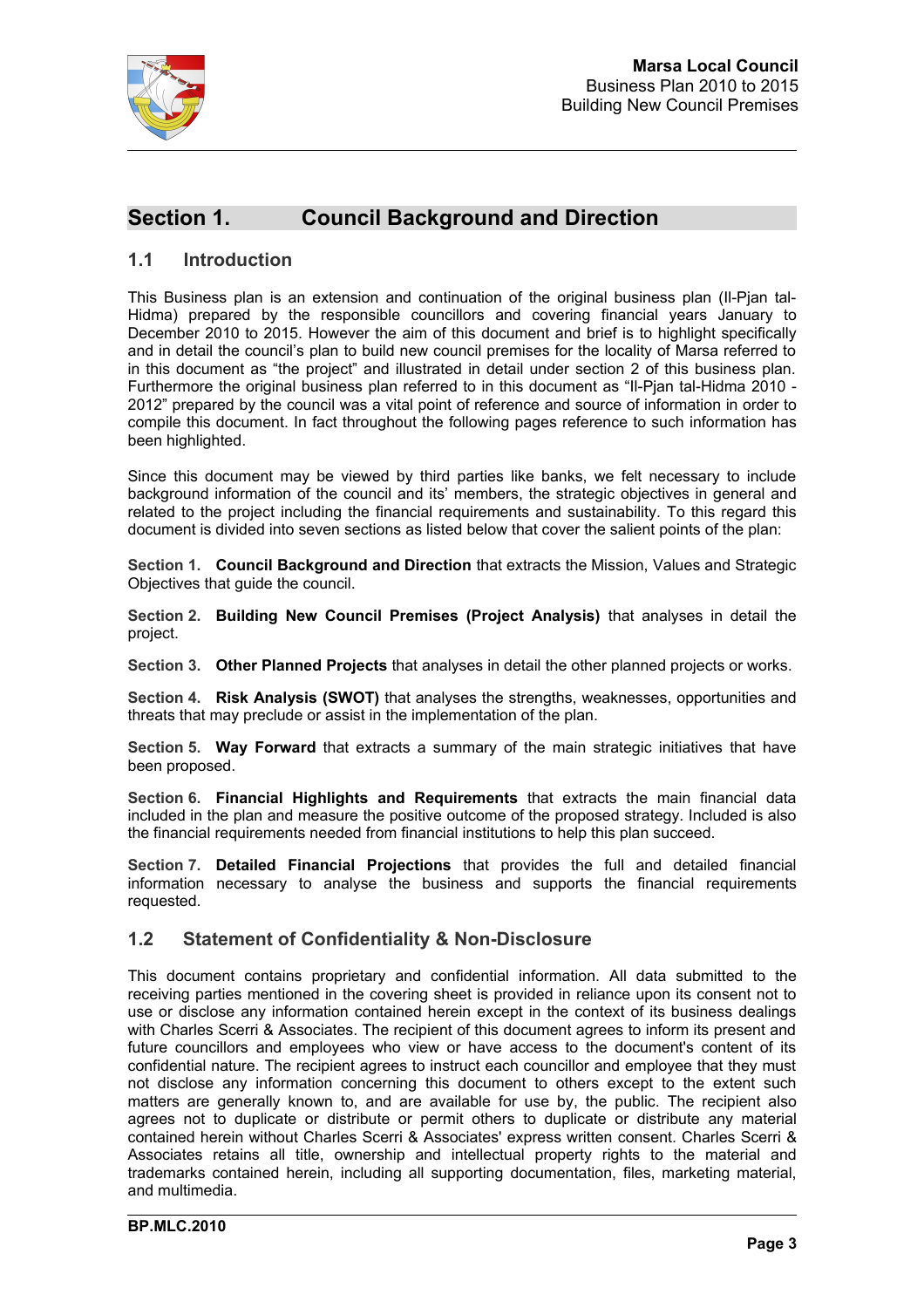

### BY ACCEPTANCE OF THIS DOCUMENT, THE RECIPIENT AGREES TO BE BOUND BY THE AFOREMENTIONED STATEMENT.

### **1.2 Executive Summary**

### *Extracted from the "Il-Pjan tal-Hidma 2010-2012" executive summary written by the Mayor Mr. Francis Debono*

The business plan highlights many points that one can elaborate on. The most important points are those where the council is committing itself to continue what it had started in recent years.

The three year business plan will not be completed in 2012 by the present council, however what is important is what this current council started that is a solid base for continued prosperity for all.

Anyway I believe that the achievement to date of this Council to change in a short period of time the situation of many streets and projects is a success. The Marsa People began to gain more confidence in their council and that reflects in the reduction of the complaints. The Council must carry out his vision to have adequate premises in order to offer more services to the residents and community of Marsa.

What has been accomplished till now need to be continued but in a different way so to start educating residents to maintain a cleaner environment and look after what has been done for their own benefit. I hope that in future we look back at what has been achieved to date and improve on those areas where the council has not yet delivered.

The Council reached its goals not only by its own merits but also with the work of its employees and this should be of satisfaction for everyone.

### *End of Extract*

Extending on the Mayor's comments above, the building of new premises for the council is essential to guarantee a high level of service to the residents and community of Marsa for the short, medium and long term future. The council has been trying to buy, rent or even build new premises for the past thirteen (13) years now with no success. However finally the council approved this project in the meeting held on the  $30<sup>th</sup>$  of May 2007 and the decision is listed in the Minutes numbered twenty seven (27). The current premises are simply not easily accessible for the elder and people with special needs. In fact the proposed premises will cater for this category of people. The planned premises will also include a library and a conference room. The space will obviously increase when compared to the current premises and therefore the council can offer more services like for example private lessons. The ample space will also allow the councillors to enhance the customer care function.

The total cost of this project is estimated to reach the total sum of  $\epsilon$ 590,000 (Five hundred ninety thousand Euros) over a period of 2 years. The project will be financed partially from the council's annual income, that is €118,000 and partially from a bank loan of €472,000 repayable over a period of 20 years. The same premises will be offered as security against the requested loan.

Apart from the above, the council has the following projects planned for the coming years: Monument of Victims of War, Project ahead of Trinity Church and "Marija Regina" and several replacements of sidewalks. The Council intends to continue with the asphalt of Isouard Street leading to Zerafa Street. Furthermore if the Council is provided additional funding, then it will be able to asphalt Cross Street leading to Feliċjan Patri Bilocca Street.

The council is determined to reach the goals and target set in this business plan and with government funds on the increase year after year and the injection of funds from the requested bank loan, the councillors are confident to offer finally the resident of Marsa, new and modern premises, accessible to all and to serve as a meeting point to the community.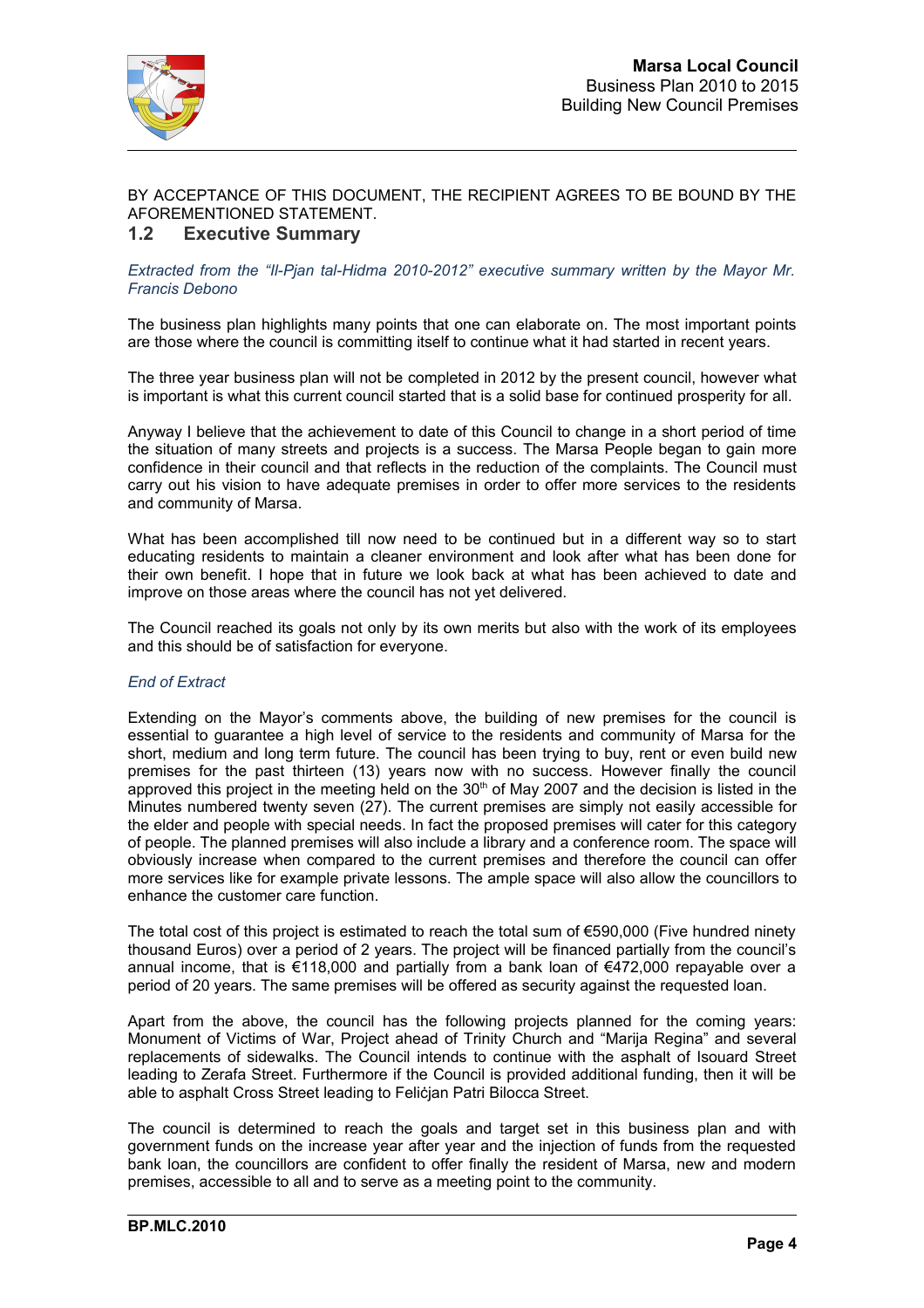

The strategy of the Council is the continuation of discussions with the Central Government so to assist in structural and environmental projects required for the locality with the emphasis that the works done need to be executed to the highest quality for the benefit of the residents for the years to come.

### **1.3 Council Background**

**Present Local Council 2008 – 2012:** Francis Debono (Mayor), Christopher Spiteri (Vice Mayor), Dominic Spencer, Anthony Buhagiar, Noel Scerri, Frank Zammit, Joe Grima, Adrian Attard (Executive Secretary)



Source of picture: http://marsalocalcouncil.com

Marsa's resident's count to approximately five thousand (5,000) inhabitants according to the 1999 statistics were as follows: Male 2657 and Females 2667. There has been a sharp drop in the number of people living in Marsa from 7953 in 1985 to 5296 in 1995 to 5242 in 1999. Marsa has an area of 2.689 sq km and its population density is about 1980 inhabitants per sq km which is high to its area. Its dependency ratio is 45.82%, that is, there are more people working than there are children and elderly people (dependents). Out of a population of over 5000, there are people who have come from other foreign countries such as: The United Kingdom, Italy, France, Germany, the USA, Canada, Australia, Libya and from other European and non – European countries.

Marsa as it has already been indicated is a commercial town. Its main functions are administrative, recreational (sports grounds), industrial, residential, shopping and port area. Its industrial activities concentrate mainly in industrial estates and include textiles and footwear, electrical, chemical and scientific, plastics and mechanical activities. It has also a shipbuilding industry. Marsa has also a power station which today uses oil as fuel.

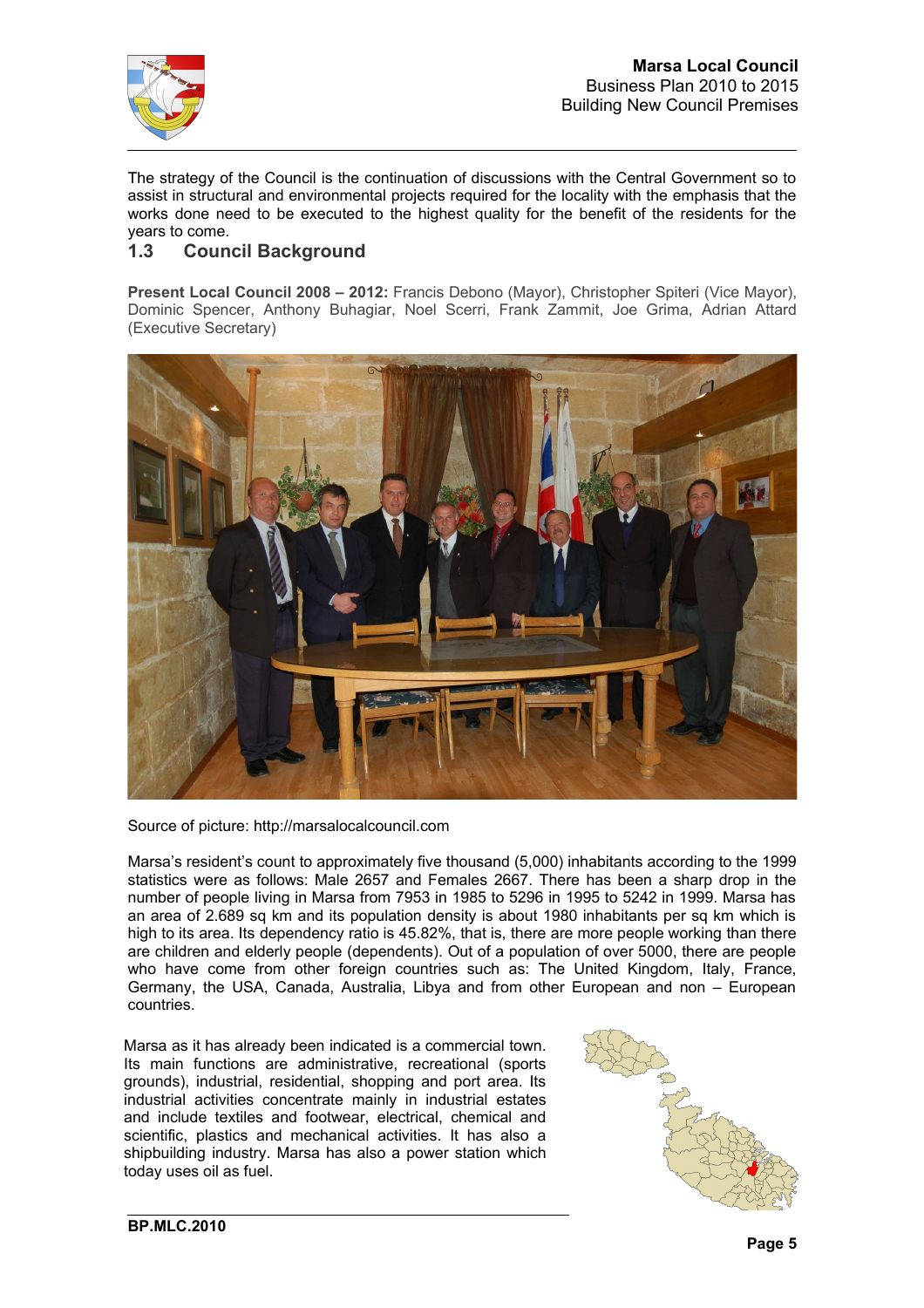

Source of information: http://marsalocalcouncil.com

### **1.4 Mission**

The Mission of the Marsa Local Council is to identify and implement infrastructure development, as well as satisfy the demands of residents to improve the environmental appearance of the locality. This Council will do besides taking care of administrative innovation at the financial resources to be allocated to the Council by Central Government.

### **1.5 Values**

### **The values comprising the Marsa Local Council are:**

- Respects public opinion of all the residents in Marsa;
- Provides support and services to the whole community without distinction;
- To use its resources in the most effective manner;
- Respects the surroundings and help to improve the environment to the benefit of its residents;
- To promote and restore historic remains located within the locality;
- Administer the council in a fair and transparent manner;
- Last and not least, to perform its duties and services in an excellent manner;

### **1.6 Strategic Objectives**

Objectives and Deliverables during the year 2010

### *Objectives*

The Council's intention is to continue carrying out the infrastructure works started. By this the council would be meeting its objective and mission that of implementing the infrastructural development planned for the locality. However the main aim for this year will be that the Council starts the construction project of the new offices in order to be able to serve better its residents.

### *The Deliverables*

The upkeep and regular maintenance of the capital projects commissioned by the Council todate;

Objectives and Deliverables over three years (2010-2012)

### *Objectives*

To continue the development of the local infrastructure and reach the main goal that of the Council to own an adequate building in order to offer more services to the community;

### *The Deliverables*

To continue the development of the locality Marsa and to maintain it properly in order to attract tourists in the locality as well as to keep up with the desire of the residents of having a clean and appropriate environment.

 · That the new council building could offer services like day centre for the elderly, a local Library, conference hall, Customer Centre, Internet Centre and others facilities.

### *Extracted from the "Il-Pjan tal-Hidma 2010-2012"*

**1.7 Key to Success**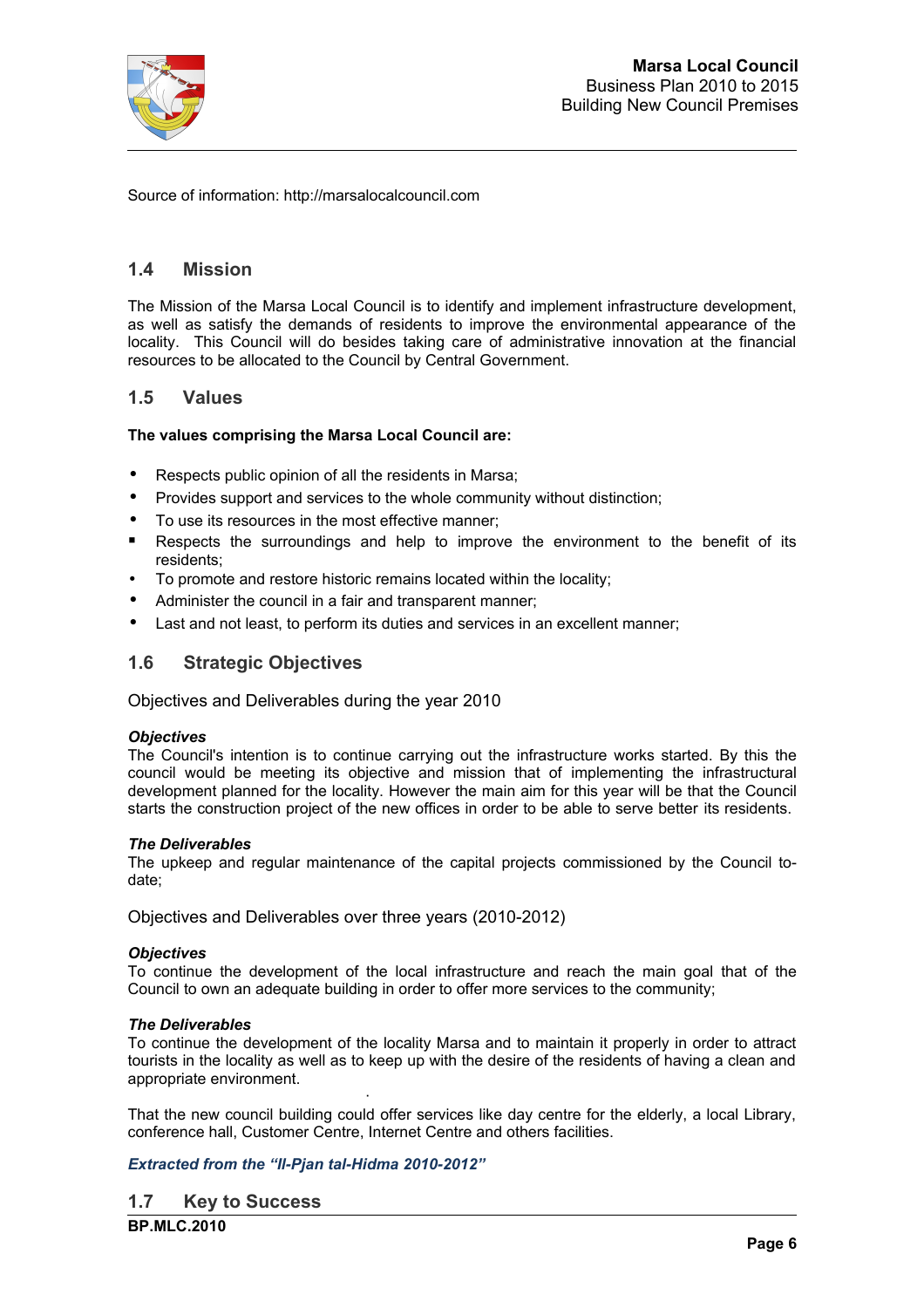

Without any doubt the key to success is three-fold and all variables interact:

- i. Government funds will increase annually as experienced in previous years;<br>ii. The bank loan is approved:
- ii. The bank loan is approved;<br>iii. The estimated Budget for
- The estimated Budget for the building of the new premises is not exceeded drastically;

The following table illustrates the Government funds received up to December 2012.

| Table 1                        |                                |                               |                               |                               |  |  |  |  |  |
|--------------------------------|--------------------------------|-------------------------------|-------------------------------|-------------------------------|--|--|--|--|--|
| <b>Actual</b>                  | <b>Actual</b>                  | Projected                     | <b>Projected</b>              | Projected                     |  |  |  |  |  |
| 1 April'08 to 31<br>March 2009 | 1 April to 31<br>December 2009 | 1 January to<br>December 2010 | 1 January to<br>December 2011 | 1 January to<br>December 2012 |  |  |  |  |  |
| 12 months                      | 9 months                       | 12 months                     | 12 months                     | 12 months                     |  |  |  |  |  |
| €379,529                       | €356,252                       | €491, 936                     | €515,300                      | €539,465                      |  |  |  |  |  |

Funds projected in 2010 amount to €112,400 more than the comparative 12 month period of April'08 to March'09, an increase of 30%. The increase from 2011 to 2010 is minimal that is €23,300 and 5%, while the increase from 2012 to 2011 and consecutive years up to December 2015 is also that of 5% each year.



The following table illustrates the income deriving from Bye Laws already received and projected.

| Table 2          |               |                  |               |               |
|------------------|---------------|------------------|---------------|---------------|
| <b>Actual</b>    | <b>Actual</b> | <b>Projected</b> | Projected     | Projected     |
| 1 April'08 to 31 | 1 April to 31 | 1 January to     | 1 January to  | 1 January to  |
| March 2009       | December 2009 | December 2010    | December 2011 | December 2012 |
| 12 months        | 9 months      | 12 months        | 12 months     | 12 months     |
| €14,651          | €74,505       | -                |               |               |

**It is being assumed that the income deriving from Bye-Laws will seize to exist by the end of 2010.**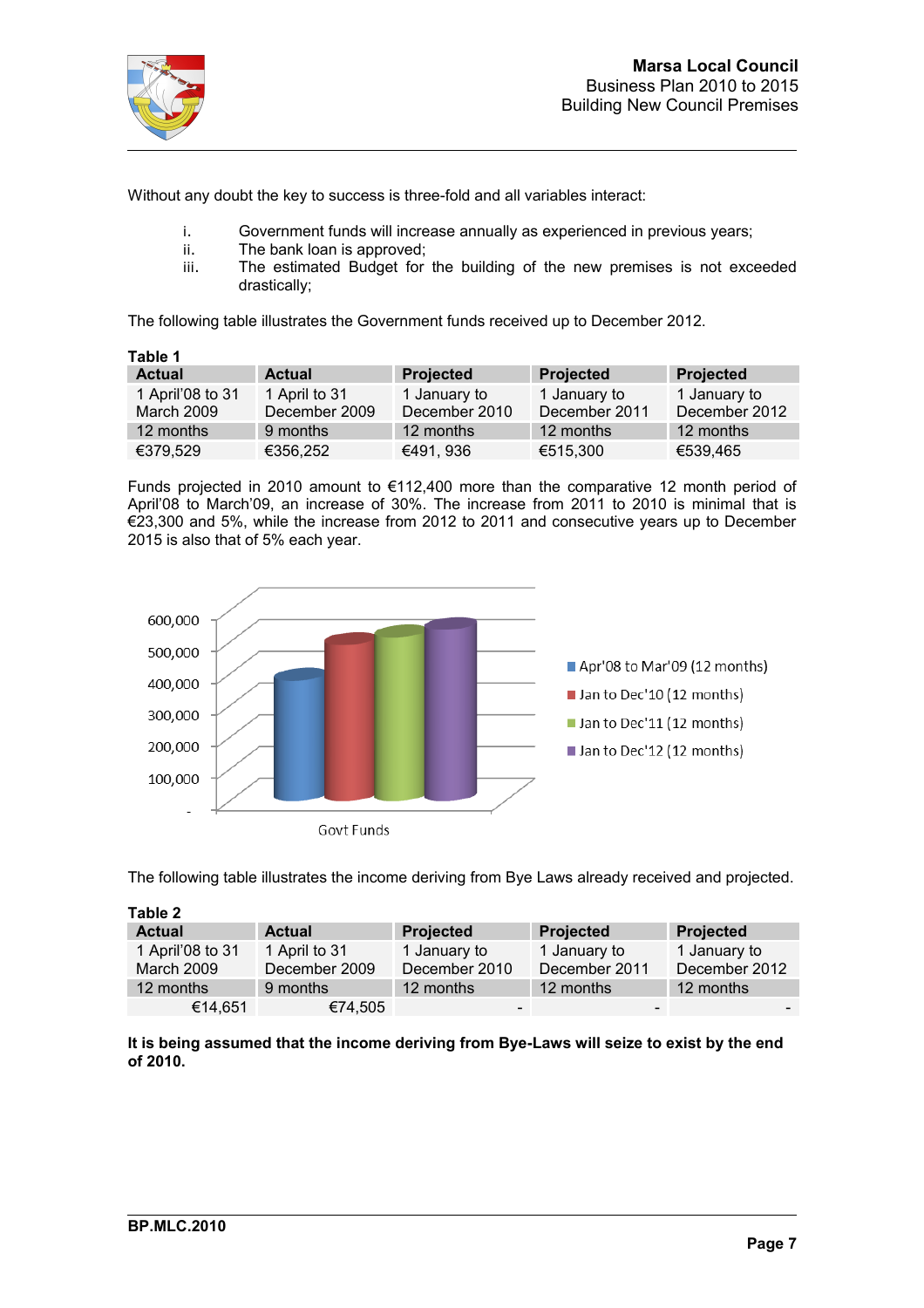

## **Section 2. Building New Council Premises (Project Analysis)**

The proposed new local council and civic centre is planned to be built at the  $13<sup>th</sup>$  December Garden in Marsa. Architect Dieter Falzon was responsible for the design of the premises that will be situated on top of the present "Bocci Club" and will consist of two floors as the designs attached in the annexes section of this document.

The estimated project cost will amount to €590,000 (five hundred ninety thousand Euros) and will be financed in part by the council (20%) and the remaining balance by means of a bank loan repayable over a period of 20 years. It is to be noted that the council finalised negotiations with Bank of Valletta plc and a copy of the sanction letter is enclosed with this document.

The project will be built in phases as indicated below and works are planned to commence in March 2011.

| <b>Construction Phases</b>                   |         |          |  |  |  |
|----------------------------------------------|---------|----------|--|--|--|
| Phase ONE (3 to 4 weeks)                     |         |          |  |  |  |
| Excavation works around existing building;   |         |          |  |  |  |
| Removal of debris;                           |         |          |  |  |  |
| Preparation for construction;                |         |          |  |  |  |
| Foundation works                             |         | €67,402  |  |  |  |
|                                              |         |          |  |  |  |
| Phase TWO (4 weeks)                          |         |          |  |  |  |
| Columns and beams at ground floor level      |         | €37,870  |  |  |  |
|                                              |         |          |  |  |  |
| Phase THREE (4 to 6 weeks)                   |         |          |  |  |  |
| Construction of first floor level            |         | €92,039  |  |  |  |
|                                              |         |          |  |  |  |
| Phase FOUR (4 to 6 weeks)                    |         |          |  |  |  |
| Construction of second floor level           |         |          |  |  |  |
| €92,039                                      |         |          |  |  |  |
| Phase FIVE (4 to 6 weeks)                    |         |          |  |  |  |
|                                              |         |          |  |  |  |
| Roofing works                                |         |          |  |  |  |
| Snag Lists'                                  | €63,623 |          |  |  |  |
| <b>TOTAL Construction Phases ONE TO FIVE</b> |         | €352,973 |  |  |  |
| <b>BP.MLC.2010</b>                           |         |          |  |  |  |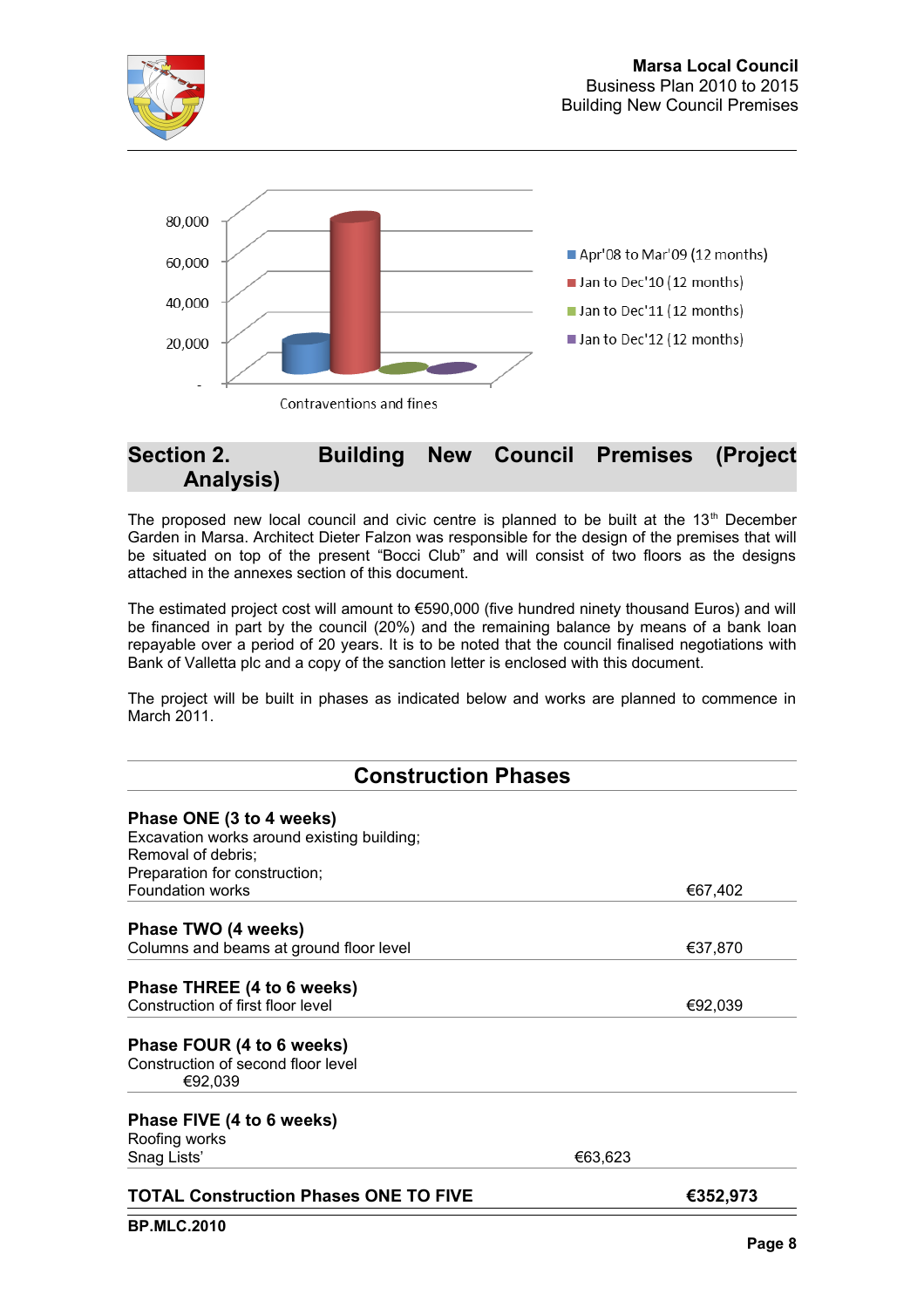

| <b>Finishing Phases</b>                               |         |  |  |  |  |
|-------------------------------------------------------|---------|--|--|--|--|
|                                                       |         |  |  |  |  |
| Phase ONE (8 to 10 weeks)                             |         |  |  |  |  |
| Plumbing                                              | €5,050  |  |  |  |  |
| <b>Electrical works</b>                               | €23,000 |  |  |  |  |
| Drainage works                                        | €4,669  |  |  |  |  |
| Sub-total                                             | €32,719 |  |  |  |  |
| Phase TWO (6 to 8 weeks)                              |         |  |  |  |  |
| Finishes to walls and ceilings                        | €42,833 |  |  |  |  |
| Phase THREE (8 to 10 weeks)                           |         |  |  |  |  |
| <b>Floor finishes</b>                                 | €35,065 |  |  |  |  |
| Marble finishes                                       | €6,789  |  |  |  |  |
|                                                       |         |  |  |  |  |
| Sub-total                                             | €41,854 |  |  |  |  |
| Phase FOUR (6 to 8 weeks)                             |         |  |  |  |  |
| Joinery works                                         | €28,780 |  |  |  |  |
| Aluminium works                                       | €4,825  |  |  |  |  |
| Sub-total                                             | 33,605  |  |  |  |  |
| Phase FIVE (2 weeks)                                  |         |  |  |  |  |
| Sanitary appliances                                   | €6,221  |  |  |  |  |
|                                                       |         |  |  |  |  |
| <b>CM Fees</b>                                        | €7,862  |  |  |  |  |
| <b>TOTAL Finishing Phases ONE TO FIVE</b><br>€165,092 |         |  |  |  |  |

# **Furniture and Fittings Phases**

Elevator Costs<br>
Furniture and Fittings<br>
∈23,000 €17,700 Furniture and Fittings<br>Air conditioning <del>€32,611</del> Air conditioning **TOTAL Furniture and fittings €73,311**

| <b>Summary</b>                                   |          |  |  |  |  |  |
|--------------------------------------------------|----------|--|--|--|--|--|
| <b>Construction Phases:</b>                      | €352,973 |  |  |  |  |  |
| <b>Finishing Phases:</b>                         | €165,092 |  |  |  |  |  |
| <b>Furniture and Fittings Phases:</b><br>€73,311 |          |  |  |  |  |  |
| <b>BP.MLC.2010</b>                               |          |  |  |  |  |  |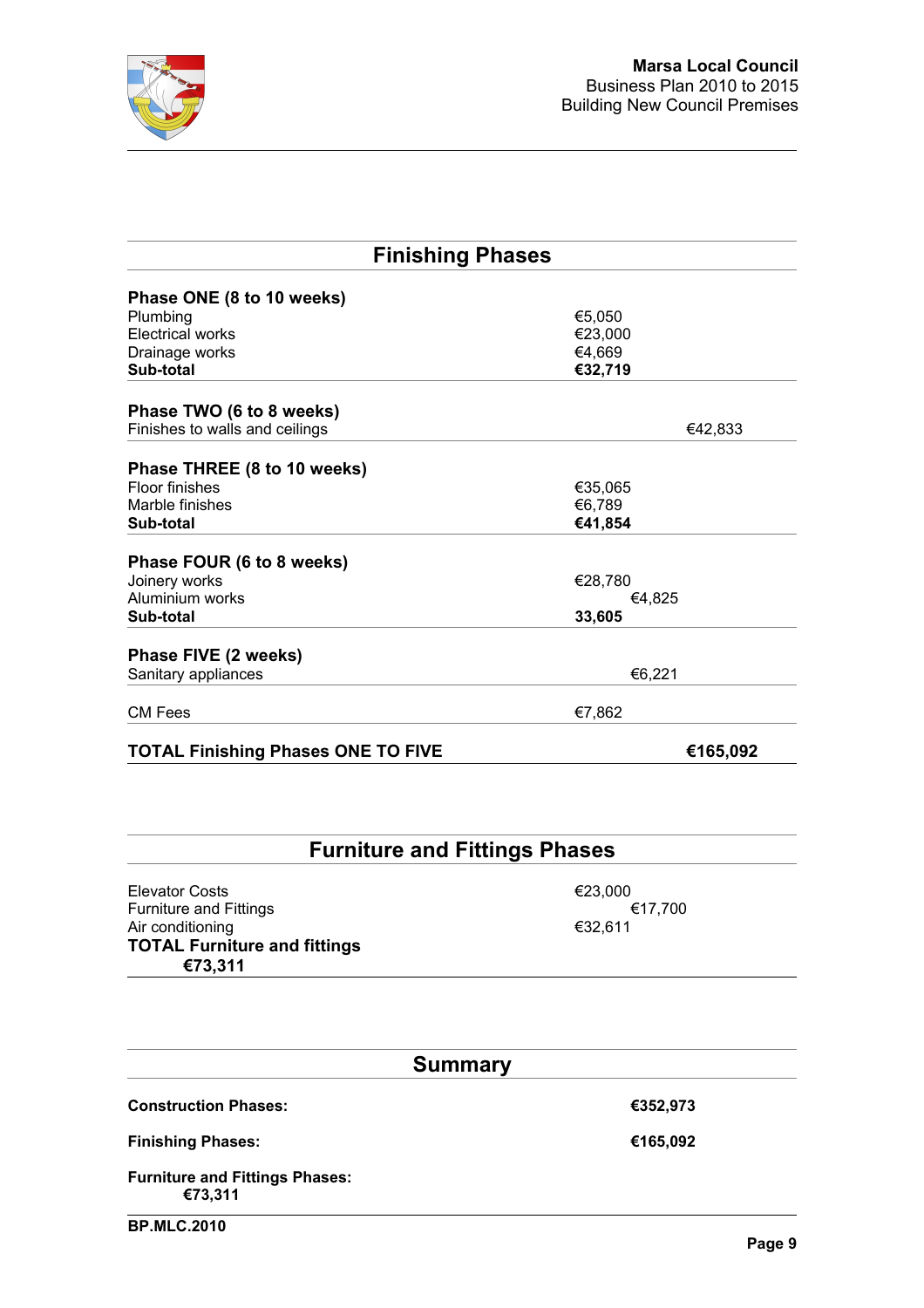

**TOTAL Estimated Project Costs: €591,376**



# **Section 3. Other Planned Projects**

As mentioned in the executive summary, the council is planning the following capital projects in 2010.

|      | Monument of Victims of War (improvement):                 | €10.000 |
|------|-----------------------------------------------------------|---------|
| ii.  | Construction of ladies public toilets in Spencer gardens: | €7.300  |
| iii. | Projects - UIF Fund:                                      | €46.575 |
|      | Total capital projects planned for 2010                   | €63.875 |

There are no other planned capital projects in 2011 and 2012.

# **Section 4. SWOT Analysis related to the project**

| <b>STRENGTHS</b>                                                                                                                                                                                                                                           | <b>OPPORTUNITIES</b>                                                                                                                                                                                                                                                                                       |
|------------------------------------------------------------------------------------------------------------------------------------------------------------------------------------------------------------------------------------------------------------|------------------------------------------------------------------------------------------------------------------------------------------------------------------------------------------------------------------------------------------------------------------------------------------------------------|
| The councillors experience and<br>determination to build make this<br>project a reality for the community;<br>Banks are ready to support such an<br>٠<br>initiative:<br>The income projected for the coming<br>three years sustains such an<br>investment; | Premises to be accessible for all residents<br>including the elderly and those with special<br>needs:<br>Council would be able to offer more<br>services to the community;<br>New premises will have more space when<br>compared to the old premises and<br>therefore new facilities like a day centre for |
| The proposed Land is available for the<br>project;                                                                                                                                                                                                         | the elderly, a local Library, conference hall,<br>Customer Centre, Internet Centre and<br>others facilities<br>Meeting point for the residence;<br>A Long term benefit for the community;<br>Council to own its own premises;                                                                              |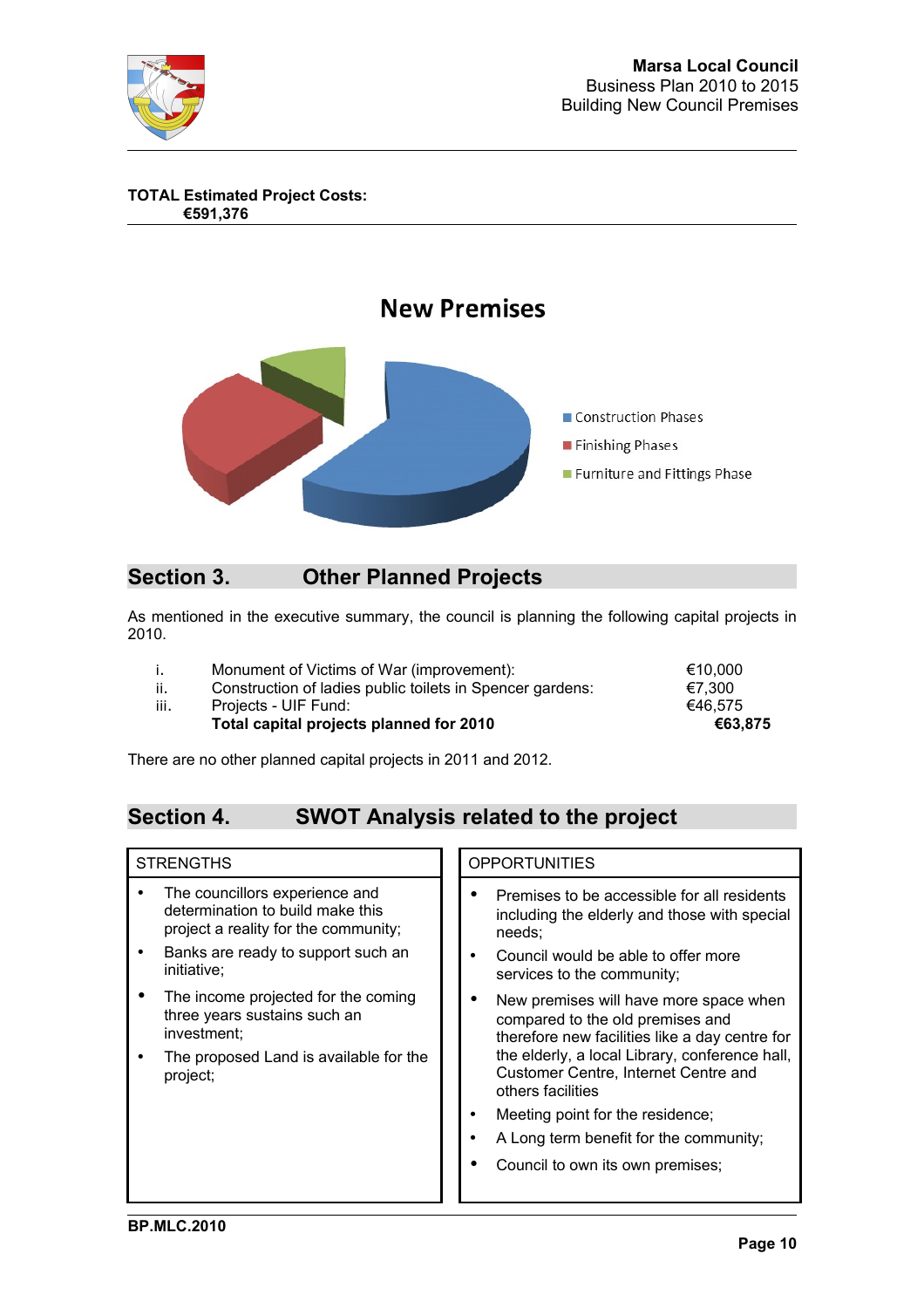

### WEAKNESSES ITHREATS

- Dependency on the central government for funds;
- Unable by law to generate income from commercial activities;

- Government slash local council funding due to the deficit or an economic downturn;
- The Central government or other circumstances put on more responsibilities on the council hence increasing the annual expenditure;

# **Section 5. Conclusion and Way Forward**

### 5.1 **Summary of key points and way forward**

Building the new council premises is surely a challenge but not an impossible task. The current council's vision will effect positively generations to come in the locality of Marsa. Such projects leave an impact on the community especially on those who need it the most like elderly people and other members in the society that need a place that they can call a second home. The new premises will be build with modern standards hence make it easy for the people with special needs to access the premises. The internet café will attract the young ones to the council and in the local library the history of the town will be preserved. There will be also room and space to host private lessons. The conference hall will give voice to those who haven't express their opinion in the community till now.

The project is estimated to cost €590,000 and will be partially financed by Bank of Valletta. The council has already approved officially the project and an architect has been appointed to draft the estimated of the costs. Furthermore the council has signed the contract with the Lands department already.

As for the sustainability of this investment, the council mainly depends on government funds (section 55 of the local councils' act 1993), 88% to 97% of the total council's income. As highlighted in the SWOT analysis, these funds are essential for successfully implementing the project. However the Ministry already gave the authorisation to the council to borrow funds from commercial banks and this is surely a vote of confidence from the government.

Finally although the main focus of the council for the coming years will be the building of its new premises, all councillors will continue to fulfil this administration mission and execute their day to day duties to the highest standards to the benefit of the residents and community of Marsa.

Pages 12 to 19 contain all the financial data related to the project and operation of the council for the years 2010 to 2012. It is to be noted that for practicality purposes the financial data on the above mentioned pages are up to December 2012. However the detailed financial projections from page 19 onwards include all the necessary data and workings up to financial year end December 2015.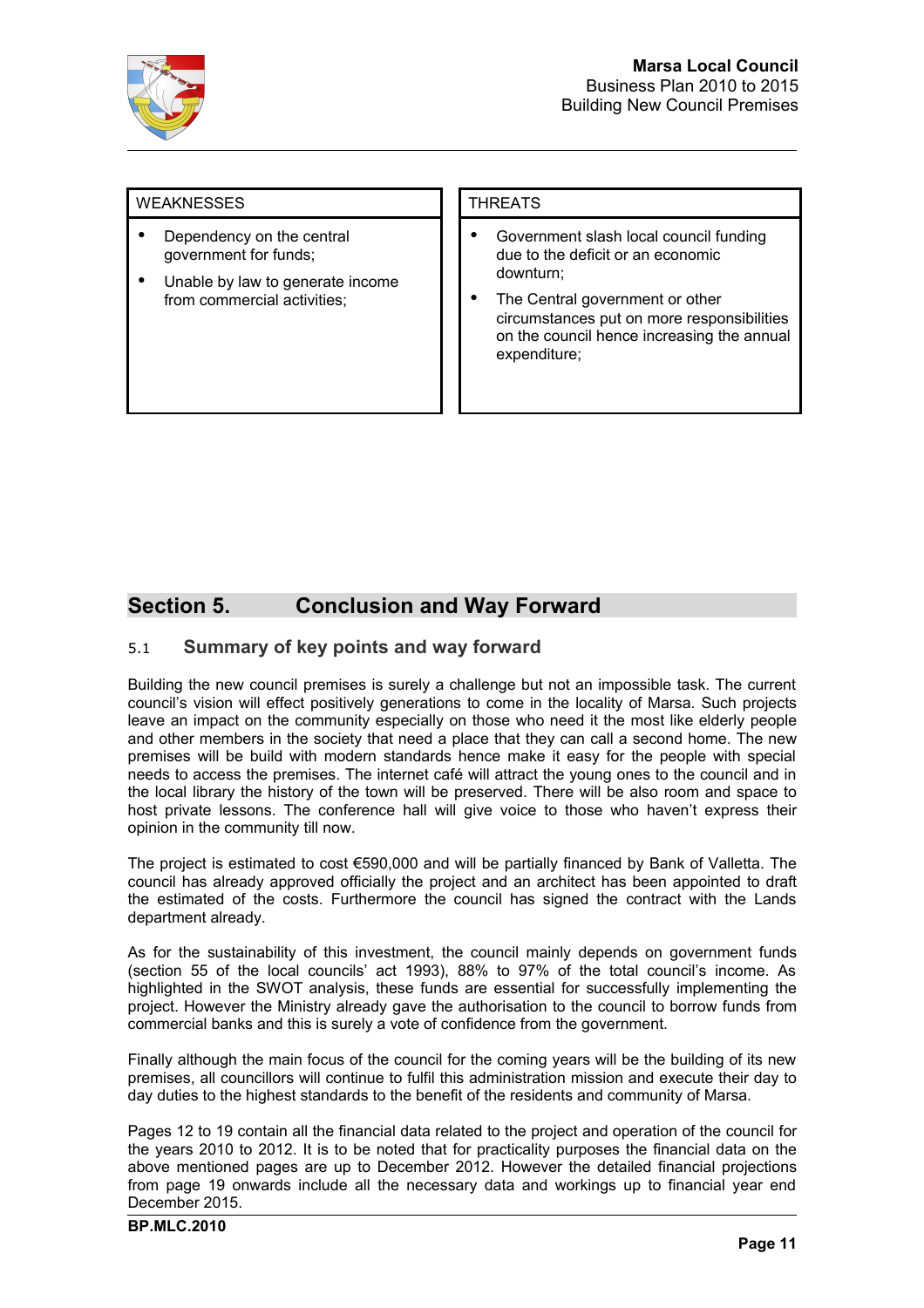

# **Section 6. Financial Highlights and Requirements**

# **6.1 Financial Highlights**

### **Introduction**

The assumptions to follow reflect the recommended strategy described in this business plan. The financial data was extracted from the business plan prepared by the council covering the financial years 2010 to 2015. Furthermore these financial projections were prepared on accrual basis.

### **Overview of performance**

The following table is a snapshot of the statement of income and expenditure for the projected three years. Being a government entity, the council solely depends on government funds to sustain its expenditure. To follow please find the salient points related to the income and expenditure for the financial years 2010 to 2015.

- 1. It is being assumed that the income deriving from Bye-Laws will seize to exist by the end of 2010. The related warden costs have been also removed from the expenditure of the respective years.
- 2. The Road and street pavements (patching works) estimated expenditure for 2010 in the council's original business plan amounted to  $€102,886$ . This figure resulted to be on the high side when compared to the previous and coming years' figures. Furthermore this cost had a negative impact on the cash flow. To this regard the council members, decided to reduce this figure by 40% bring the figure to a more reasonable level. **This is subject to the approval of the local councils' department.**
- 3. Refuse collection costs are deemed to increase due to the new refuse collection responsibilities imposed on the council.
- 4. Other contractual services costs are mainly the services related to the cleaning and sweeping of the horse race track area. This cost is expected to increase from 2009 due to the level of works needed.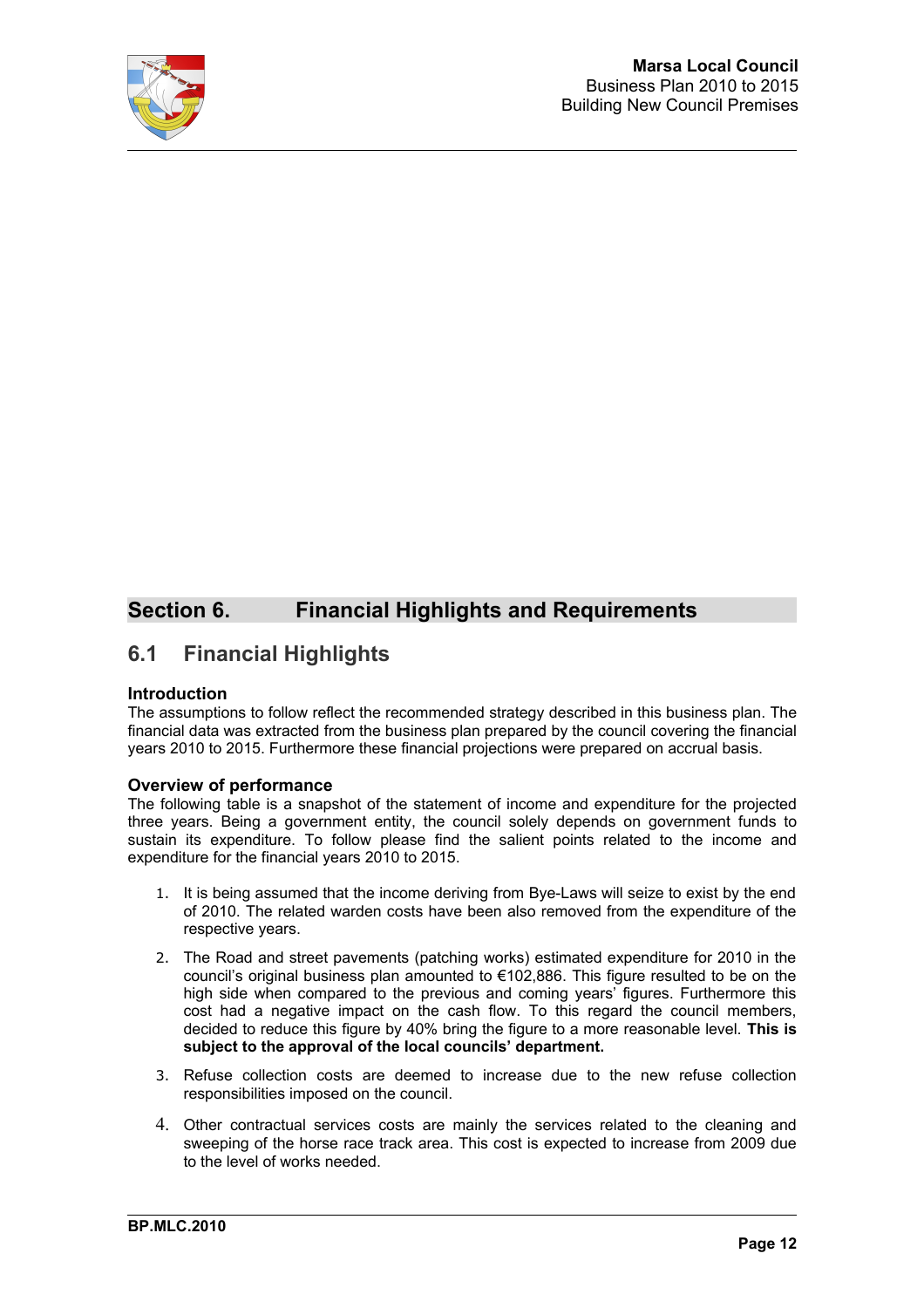

- 5. The professional services costs projected from 2010 onwards increased from 2009, due to the architect/contract manager costs related to the new building and also due to the IT services needed by the council.
- 6. Financial expenses reflect mainly the bank interest costs incurred on the bank loan to finance the new council's building project.
- 7. Depreciation charge increase from 2011 onwards in relation to the new building.

|                         | Projected Perc to                |      | Var     | Projected Perc to                  |      | Var     | Projected Perc to          |      | Var |
|-------------------------|----------------------------------|------|---------|------------------------------------|------|---------|----------------------------|------|-----|
|                         | January to <i>Income</i> Inc/Dec |      |         | 1 January to <i>Income Inc/Dec</i> |      |         | 1 January to ncome Inc/Dec |      |     |
| Statement of Income and | December                         |      | vs Mar' | December                           |      |         | December                   |      |     |
| <b>Expenditure</b>      | 2010                             |      | 09      | 2011                               |      |         | 2012                       |      |     |
|                         | 12 months                        |      |         | 12 months                          |      |         | 12 months                  |      |     |
|                         | €                                | %    | %       | €                                  | %    | %       | €                          | %    | %   |
| <b>Income</b>           |                                  |      |         |                                    |      |         |                            |      |     |
| Government Funds        | 491,936                          | 88%  | 30%     | 515,300                            | 97%  | 5%      | 539.465                    | 97%  | 5%  |
| Bye-Laws                | 54.000                           | 10%  | 269%    |                                    | 0%   | $-100%$ | $\overline{\phantom{0}}$   | 0%   | 0%  |
| Investments             | 100                              | 0%   | $-76%$  | 100                                | 0%   | 0%      | 100                        | 0%   | 0%  |
| General Income          | 15.760                           | 3%   | 33%     | 16.298                             | 3%   | 3%      | 16.863                     | 3%   | 3%  |
| Total                   | 561.796                          | 100% | 38%     | 531.698                            | 100% | $-5%$   | 556.428                    | 100% | 5%  |
|                         |                                  |      |         |                                    |      |         |                            |      |     |

### Table 1 (Income & Expenditure Extract up to December 2012)

### **Expenditure**

| Expenditure                    |         |     |        |           |        |         |           |        |     |
|--------------------------------|---------|-----|--------|-----------|--------|---------|-----------|--------|-----|
| <b>Salaries</b>                | 74.124  | 13% | 27%    | 76.582    | 14%    | 3%      | 79.079    | 14%    | 3%  |
| Maintenance and other works    | 335.584 | 60% | 75%    | 353.789   | 67%    | 5%      | 389.168   | 70%    | 10% |
| Admin and other expenses       | 70.249  | 13% | 38%    | 77.274    | 15%    | 10%     | 85.762    | 15%    | 11% |
| Financial expenses             | 700     | 0%  | $0\%$  | 15.555    | 3%     | 2122%   | 20.286    | 4%     | 30% |
| Depreciation                   | 55.198  | 10% | $-26%$ | 65.829    | 12%    | 19%     | 68.350    | 12%    | 4%  |
| Total                          | 535.855 | 95% | 42%    | 589.030   | 111%   | 10%     | 642.645   | 115%   | 9%  |
|                                |         |     |        |           |        |         |           |        |     |
| Surplus/(Deficit) for the year | 25.941  | 5%  | $-12%$ | (57, 332) | $-11%$ | $-321%$ | (86, 217) | $-15%$ | 50% |

### **Income**

As the table 2 illustrates the income projected for the coming and first three financial years of this business plan.

Table 2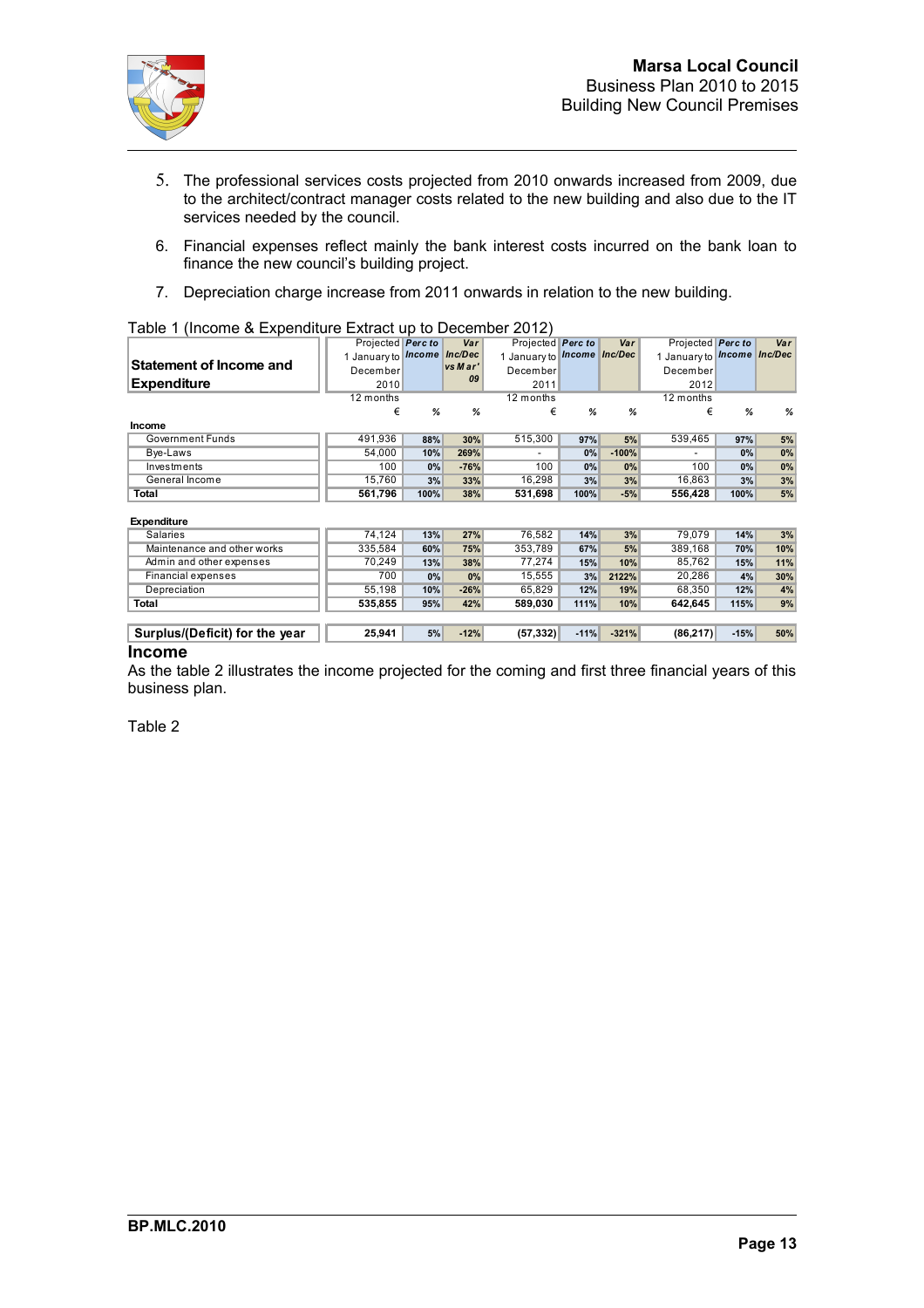

|                                             | Projected Perc to                  |      | Var           | Projected Perc to          |      | Var     | Projected Perc to          |      | Var   |
|---------------------------------------------|------------------------------------|------|---------------|----------------------------|------|---------|----------------------------|------|-------|
|                                             | 1 January to <b>Income</b> Inc/Dec |      |               | 1 January to ncome Inc/Dec |      |         | 1 January to ncome Inc/Dec |      |       |
|                                             | December                           |      | vs Mar'<br>09 | December                   |      |         | December                   |      |       |
|                                             | 2010                               |      |               | 2011                       |      |         | 2012                       |      |       |
| <b>Income</b>                               |                                    |      |               |                            |      |         |                            |      |       |
|                                             | 12 months                          |      |               | 12 months                  |      |         | 12 months                  |      |       |
|                                             | €                                  | %    | %             | €                          | %    | %       | €                          | %    | %     |
| <b>Funds Received from the Government</b>   |                                    |      |               |                            |      |         |                            |      |       |
| In terms of section 55 of the Local Council |                                    |      |               |                            |      |         |                            |      |       |
| Act 1993                                    | 460,286                            | 82%  | 31%           | 483,300                    | 94%  | 5%      | 507,465                    | 91%  | $5%$  |
| Other Government Refunds and income         | 31,650                             | 6%   | 15%           | 32,000                     | 6%   | 1%      | 32.000                     | 6%   | 0%    |
| <b>Total</b>                                | 491,936                            | 88%  | 30%           | 515,300                    | 100% | 5%      | 539,465                    | 97%  | 5%    |
|                                             |                                    |      |               |                            |      |         |                            |      |       |
| Local Enforcement System (Bye Laws)         |                                    |      |               |                            |      |         |                            |      |       |
| Contravensions and fines                    | 54,000                             | 10%  | 269%          | $\sim$                     | 0%   | $-100%$ |                            | 0%   | $0\%$ |
| <b>Total</b>                                | 54.000                             | 10%  | 269%          |                            | 0%   | $-100%$ |                            | 0%   | 0%    |
|                                             |                                    |      |               |                            |      |         |                            |      |       |
| <b>Investment Income</b>                    |                                    |      |               |                            |      |         |                            |      |       |
| <b>Bank Interest Received</b>               | 100                                | 0%   | $-76%$        | 100                        | 0%   | 0%      | 100                        | 0%   | $0\%$ |
| <b>Total</b>                                | 100                                | 0%   | $-76%$        | 100                        | 0%   | 0%      | 100                        | 0%   | 0%    |
|                                             |                                    |      |               |                            |      |         |                            |      |       |
| <b>General Income</b>                       |                                    |      |               |                            |      |         |                            |      |       |
| <b>Community Services</b>                   | 214                                | 0%   | $-25%$        | 225                        | 0%   | 5%      | 236                        | 0%   | $5%$  |
| Sponsorships                                |                                    | 0%   | $-100%$       |                            | 0%   | 0%      |                            | 0%   | 0%    |
| General Income                              | 3,000                              | 1%   | 12943%        | 3,000                      | 1%   | 0%      | 3,000                      | 1%   | 0%    |
| Documents and information charges           | 1,190                              | 0%   | $-37%$        | 1,250                      | 0%   | 5%      | 1,312                      | 0%   | 5%    |
| Contributions                               | 9,356                              | 2%   | 193%          | 9,823                      | 2%   | 5%      | 10,314                     | 2%   | 5%    |
| Urban improvement funds                     |                                    | 0%   | $-100%$       |                            | 0%   | 0%      |                            | 0%   | 0%    |
| Income from permits                         | 2,000                              | 0%   | $-12%$        | 2,000                      | 0%   | 0%      | 2,000                      | 0%   | 0%    |
| <b>Total</b>                                | 15,760                             | 3%   | 33%           | 16,298                     | 3%   | 3%      | 16,863                     | 3%   | 3%    |
|                                             |                                    |      |               |                            |      |         |                            |      |       |
| <b>TOTAL INCOME</b>                         | 561,796                            | 100% | 38%           | 531,698                    | 103% | $-5%$   | 556,428                    | 100% | 5%    |
|                                             |                                    |      |               |                            |      |         |                            |      |       |

### **Expenditure**

The expenditure of the council is split into four categories excluding depreciation that is (i.) personnel costs, (ii.) operations and maintenance costs, (iii.) administration expenses and (iv.) finance costs.

To follow is a breakdown of the personnel costs for 2010 as highlighted in the council's original business plan. A 3% increase in the personnel costs is calculated in 2011 from 2010, in 2012 from 2011 and a 5% increase there on for each year.

| (i.)<br><b>Personnel costs</b>          |         |
|-----------------------------------------|---------|
| Mayor's honoraria 2010: € 19,092.00*50: | €9.546  |
| Clerk (1) Salary 2010:                  | €9,351  |
| Clerk (2) Salary 2010:                  | €13,161 |
| Secretary Salary 2010:                  | €24,628 |
| <b>Bonuses</b>                          | €5,076  |
| <b>Social Security Contributions</b>    | €3,962  |
| Allowances                              | €8,400  |
| Total                                   | €74.124 |

### (ii.) **Operations and maintenance costs**

This cost consists of expenses related to the repairs and upkeep of the locality and other regular contractual services required during the year. Table 3 in the following page is a snapshot of these costs. The main increases were already highlighted in the "overview of performance".

Table 3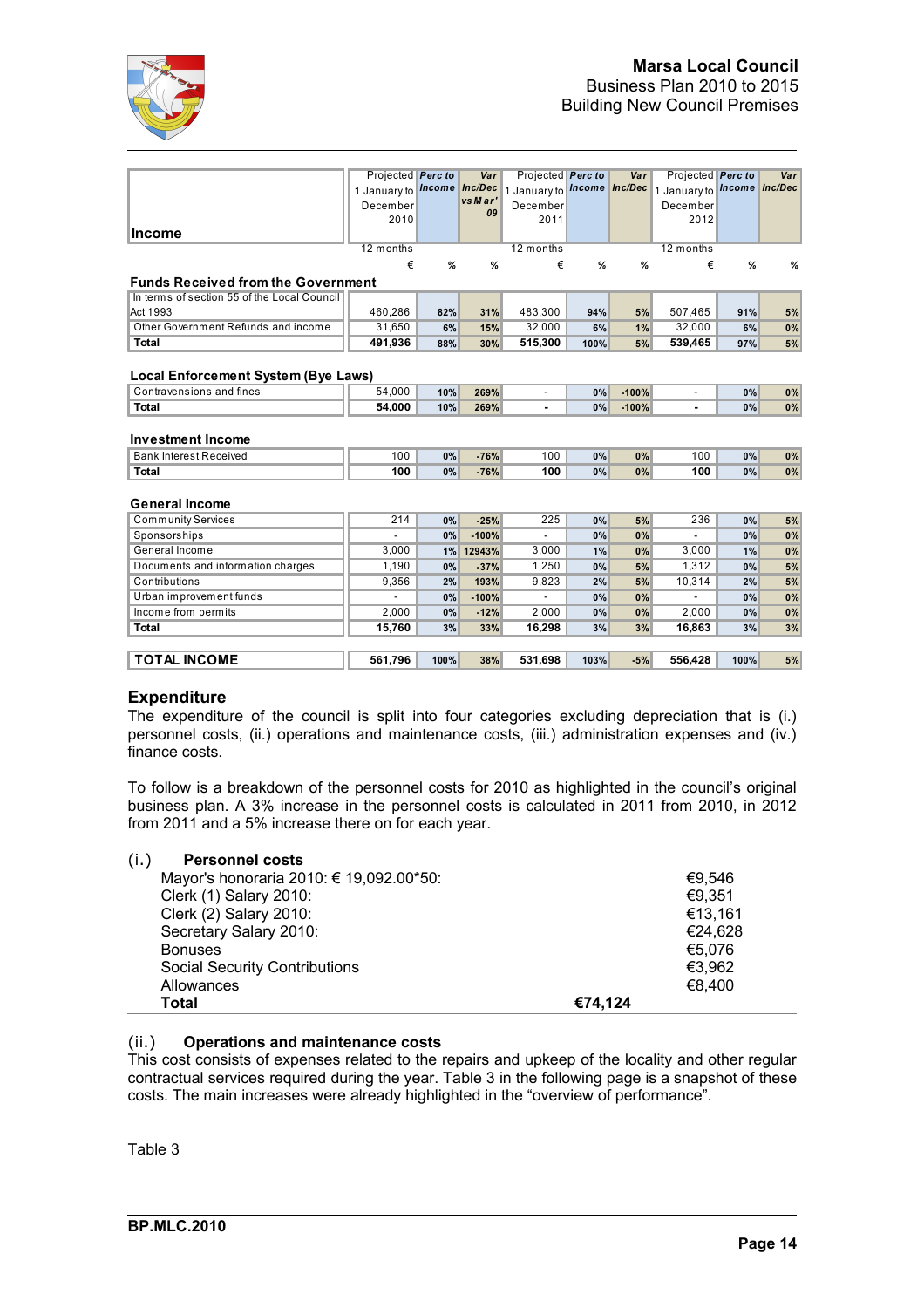

|                                                            | Projected Perc to                  |     | Var           | Projected Perc to         |     | Var     | Projected    |
|------------------------------------------------------------|------------------------------------|-----|---------------|---------------------------|-----|---------|--------------|
|                                                            | 1 January to <i>Income</i> Inc/Dec |     |               | 1 January to ncome nc/Dec |     |         | 1 January to |
| <b>Operations and</b>                                      | December                           |     | vs Mar'<br>09 | December                  |     |         | December     |
| <b>Maintenance Costs</b>                                   | 2010                               |     |               | 2011                      |     |         | 2012         |
|                                                            | 12 months                          |     |               | 12 months                 |     |         | 12 months    |
|                                                            | €                                  | %   | %             | €                         | %   | %       | €            |
| <b>Repairs and Upkeep</b>                                  |                                    |     |               |                           |     |         |              |
| Road and street pavements (patching                        |                                    |     |               |                           |     |         |              |
| works)                                                     | 61,732                             | 11% | 1266%         | 67,905                    | 13% | 10%     | 74,695       |
| Street signs                                               | 10,000                             | 2%  | 598%          | 11,000                    | 2%  | 10%     | 12,100       |
| Road markings                                              |                                    | 0%  | $-100%$       |                           | 0%  | 0%      |              |
| <b>Street lighting</b>                                     | 14,400                             | 3%  | 0%            | 15,840                    | 3%  | 10%     | 17,424       |
| Office furniture and equipment                             | 2,000                              | 0%  | 7%            | 2,200                     | 0%  | 10%     | 2,420        |
| Other repairs and upkeep                                   | 2,500                              | 0%  | $-59%$        | 2,750                     | 1%  | 10%     | 3,025        |
| <b>Total</b>                                               | 90,632                             | 16% | 450%          | 99,695                    | 19% | 10%     | 109,664      |
| <b>Contractual Services</b><br>Collection of Household and |                                    |     |               |                           |     |         |              |
|                                                            |                                    |     |               |                           |     |         |              |
| commercial waste/skips                                     | 79,244                             | 14% | 38%           | 101,274                   | 19% | 28%     | 111,401      |
| Bulky refuse collection                                    | 3,265                              | 1%  | $-19%$        | 3,592                     | 1%  | 10%     | 3,951        |
| Road and street cleaning                                   | 30,745                             | 5%  | $-2%$         | 44,500                    | 8%  | 45%     | 48,950       |
| Cleaning and maintenance of public<br>conv,                | 19,240                             | 3%  | 0%            | 21,164                    | 4%  | 10%     | 23,280       |
| Cleaning and maintenance of parks                          |                                    |     |               |                           |     |         |              |
| and gardens                                                | 13,387                             | 2%  | $-16%$        | 14,726                    | 3%  | 10%     | 16,198       |
| Cleaning and maintenance of                                |                                    |     |               |                           |     |         |              |
| verges/non-urban                                           | 21,599                             | 4%  | $-26%$        | 23,759                    | 4%  | 10%     | 26,135       |
| Cleaning and maintenance of offices                        | 2,500                              | 0%  | 0%            | 2,750                     | 1%  | 10%     | 3,025        |
| Authorised officer expenses                                | 5,580                              | 1%  | 380%          | 6,138                     | 1%  | 10%     | 6,752        |
| Local warden service expenses                              | 36,490                             | 6%  | 773%          |                           | 0%  | $-100%$ |              |
| Other contractual services                                 | 32,902                             | 6%  | 151%          | 36,192                    | 7%  | 10%     | 39,811       |
| <b>Total</b>                                               | 244,952                            | 44% | 39%           | 254,094                   | 48% | 4%      | 279,504      |
|                                                            |                                    |     |               |                           |     |         |              |

### **TOTAL 335,584 60% 75% 353,789 67% 5% 389,168**

### **(iii.) Administration and other expenses**

This cost consists of expenses related to the administration and running of the council. Table 4 below is a snapshot of these costs. The main increases were already highlighted in the "overview of performance".

Table 4

|                                | Projected Perc to |     | Var     | Projected <b>Perc to</b>   |       | Var | Projected Perc to         |     | Var   |
|--------------------------------|-------------------|-----|---------|----------------------------|-------|-----|---------------------------|-----|-------|
|                                | January to ncome  |     | Inc/Dec | 1 January to ncome Inc/Dec |       |     | 1 January to ncome nc/Dec |     |       |
| Administration and             | December          |     | vs Mar' | December                   |       |     | December                  |     |       |
| <b>lother costs</b>            | 2010              |     | 09      | 2011                       |       |     | 2012                      |     |       |
|                                | 12 months         |     |         | 12 months                  |       |     | 12 months                 |     |       |
|                                | €                 | %   | %       | €                          | %     | %   | €                         | %   | %     |
|                                |                   |     |         |                            |       |     |                           |     |       |
| <b>Utilities</b>               | 9,270             | 2%  | $-50%$  | 10,197                     | 2%    | 10% | 11,217                    | 2%  | 10%   |
| Office services                | 4,000             | 1%  | $-23%$  | 4,400                      | 1%    | 10% | 4,800                     | 1%  | 9%    |
| Transport                      | 1,200             | 0%  | 15%     | 1,320                      | 0%    | 10% | 1,452                     | 0%  | 10%   |
| Information services           | 1,600             | 0%  | 37%     | 1,760                      | 0%    | 10% | 1,936                     | 0%  | 10%   |
| Other contractual services     | 9,280             | 2%  | $-29%$  | 10,208                     | 2%    | 10% | 11,229                    | 2%  | 10%   |
| Insurance                      | 2,111             | 0%  | 0%      | 2,322                      | 0%    | 10% | 2,554                     | 0%  | 10%   |
| <b>Health Scheme</b>           | 3,989             | 1%  | 0%      | 4,388                      | 1%    | 10% | 4,826                     | 1%  | 10%   |
| Staff uniforms                 | ۰                 | 0%  | 0%      | ۰                          | $0\%$ | 0%  | 800                       | 0%  | 0%    |
| Professional services          | 13,600            | 2%  | 457%    | 14,960                     | 3%    | 10% | 16,456                    | 3%  | 10%   |
| Provision for doubtful debtors | ٠                 | 0%  | $-100%$ | $\overline{\phantom{a}}$   | $0\%$ | 0%  |                           | 0%  | $0\%$ |
| Community and hospitality      | 25,200            | 4%  | 195%    | 27,720                     | 5%    | 10% | 30,492                    | 5%  | 10%   |
| Total                          | 70,249            | 13% | 38%     | 77,274                     | 15%   | 10% | 85,762                    | 15% | 11%   |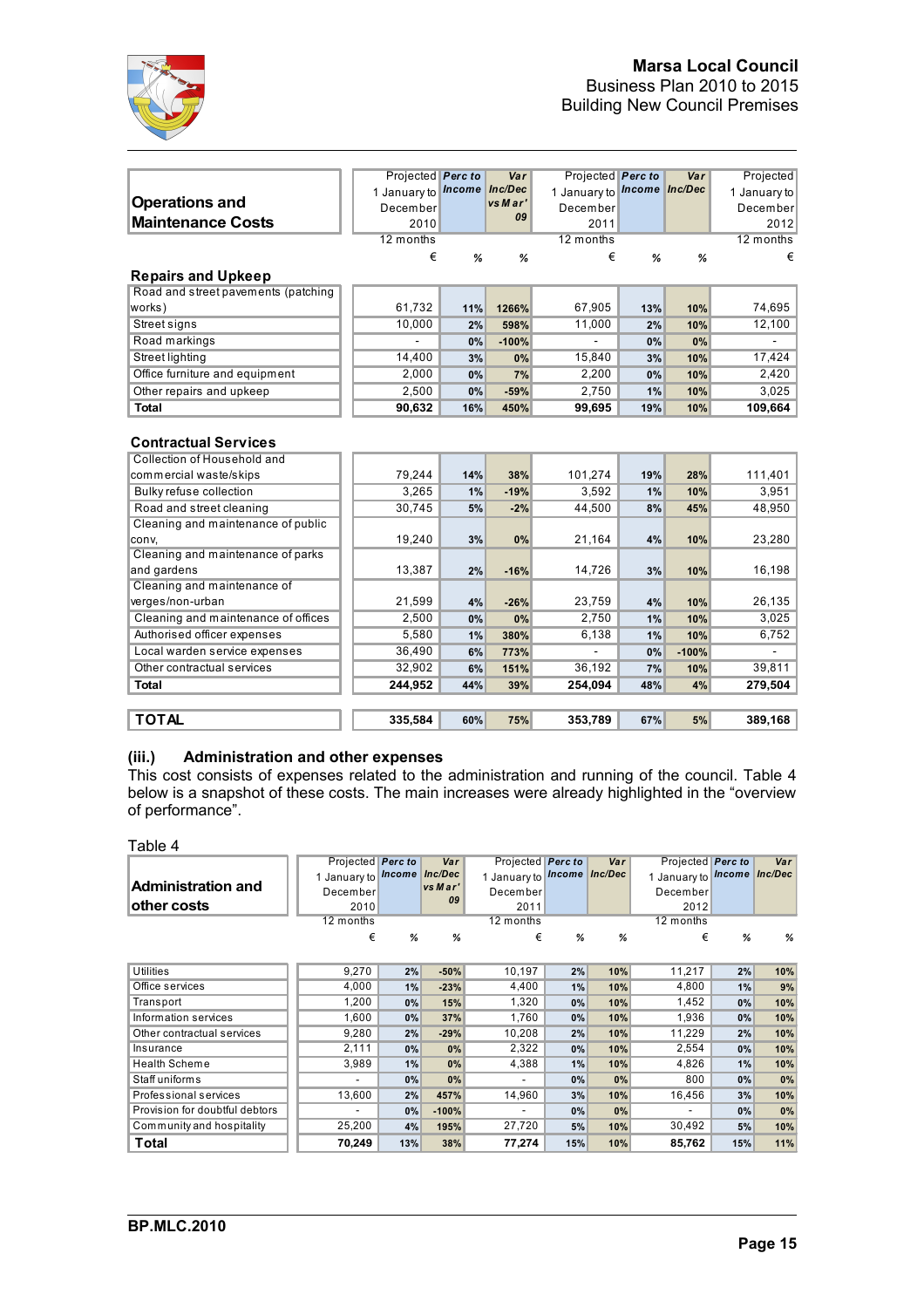

### **(iv.) Finance expenses**

This cost consists of expenses related to the financing needed to run the council and to build the new project. Table 5 in the following page is a snapshot of these costs. The main increases were already highlighted in the "overview of performance".

### Table 5

|                            | Projected Perc to          |    | Var     | Projected Perc to         |    | Var    | Projected Perc to         |    | Var |
|----------------------------|----------------------------|----|---------|---------------------------|----|--------|---------------------------|----|-----|
|                            | 1 January to ncome Inc/Dec |    |         | 1 January to ncome nc/Dec |    |        | 1 January to ncome nc/Dec |    |     |
| <b>Bank Interest and</b>   | December                   |    | vs Mar' | December                  |    |        | December                  |    |     |
| <b>Charges</b>             | 2010                       |    | 09      | 2011                      |    |        | 2012                      |    |     |
|                            | 12 months                  |    |         | 12 months                 |    |        | 12 months                 |    |     |
|                            | €                          | %  | %       | €                         | %  | %      | €                         | %  | %   |
|                            |                            |    |         |                           |    |        |                           |    |     |
| Bank Interest on bank loan |                            | 0% | 0%      | 15,455                    | 3% | 0%     | 20.186                    | 4% | 31% |
| Bank charges               | 700                        | 0% | 0%      | 100                       | 0% | $-86%$ | 100                       | 0% | 0%  |
| <b>Total</b>               | 700                        | 0% | 0%      | 15,555                    | 3% | 2122%  | 20,286                    | 4% | 30% |

## **6.2 Key Performance indicators**

Though the council is not a profitable or private entity, it still needs to meet its financial obligations and the following table illustrates that in order for the council not to register a deficit, it needs a level of income that amounts to €535,000 for 2010, €539,000 for 2011 and €643,000 for 2012. As indicated below, the council will register a deficit in 2011 and 2012, mainly due to the increase in depreciation charge, decrease in income and increase in finance costs. The cash generation had the same pattern and decreased.

### Table 6

| uviu v                            |              |              |              |                  |            |              |
|-----------------------------------|--------------|--------------|--------------|------------------|------------|--------------|
|                                   | Projected    | Projected    | Projected    | <b>Projected</b> | Projected  | Projected    |
|                                   | January to l | January to l | January to l | 1 Januarv to l   | January to | January to I |
|                                   | December     | December     | December     | December         | December   | December     |
| <b>KEY PERFORMANCE INDICATORS</b> | 2010         | 2011         | 2012         | 2013             | 2014       | 2015         |
|                                   | 12 months    | 12 months    | 12 months    | 12 months        | 12 months  | 12 months    |
|                                   |              |              |              |                  |            |              |
| <b>PROFITABILITY</b>              |              |              |              |                  |            |              |

**PROFITABILITY**

| Net Surplus/Deficit                              | 25.941  | (57.332) | (86.217) | (75.237) | (63.243) | (51.681) |
|--------------------------------------------------|---------|----------|----------|----------|----------|----------|
| Net Surplus/Deficit Margin                       | 5%      | 11%      | -15%     | $-13%$   | $-10%$   | $-8%$    |
| Break-Even Income                                | 535.855 | 589.030  | 642.645  | 667.781  | 694.419  | 724.180  |
| Government funds as a percentage of total income | 88%     | 97%      | 97%      | 97%      | 97%      | 97%      |

**LIQUIDITY**

| <b>Cash Generation</b> | 81.139 | 8.497   | (17.867) | (8,740)                  | 1,551                    | 13,114 |
|------------------------|--------|---------|----------|--------------------------|--------------------------|--------|
| <b>Current Ratio</b>   | 3.94   | . .48   | 1.10     | 0.83                     | 0.60                     | 0.47   |
| <b>INVESTMENT</b>      |        |         |          |                          |                          |        |
| Investment             | 63,875 | 591,363 | -        | $\overline{\phantom{a}}$ | $\overline{\phantom{a}}$ |        |

## **6.3 Cash Flow**

The Cash flow was analysed on an annual basis only, as the council is not a commercial entity that has seasonable income or uses a bank overdraft facility. Furthermore the nature of the recurring expenses is contractual and need to be settled by the council on a monthly basis.

- **One important factor that this business plan highlights is the fact that the council can sustain the bank repayments related to the new bank loan/s required to finance the new project.**
- **The council needs to maintain the level of income and expenditure from 2013 onwards at the same levels of 2012 in order to prevent that the cash reserves reduce further.**
- **It is calculated that the amount of cash reserves at as the end of December 2012 that amounted to €51,606 is equivalent to 1.4 years worth of bank loan repayments.**

Table 7 in the next page is a snapshot of the cash flow summary for the years 2010 to 2013.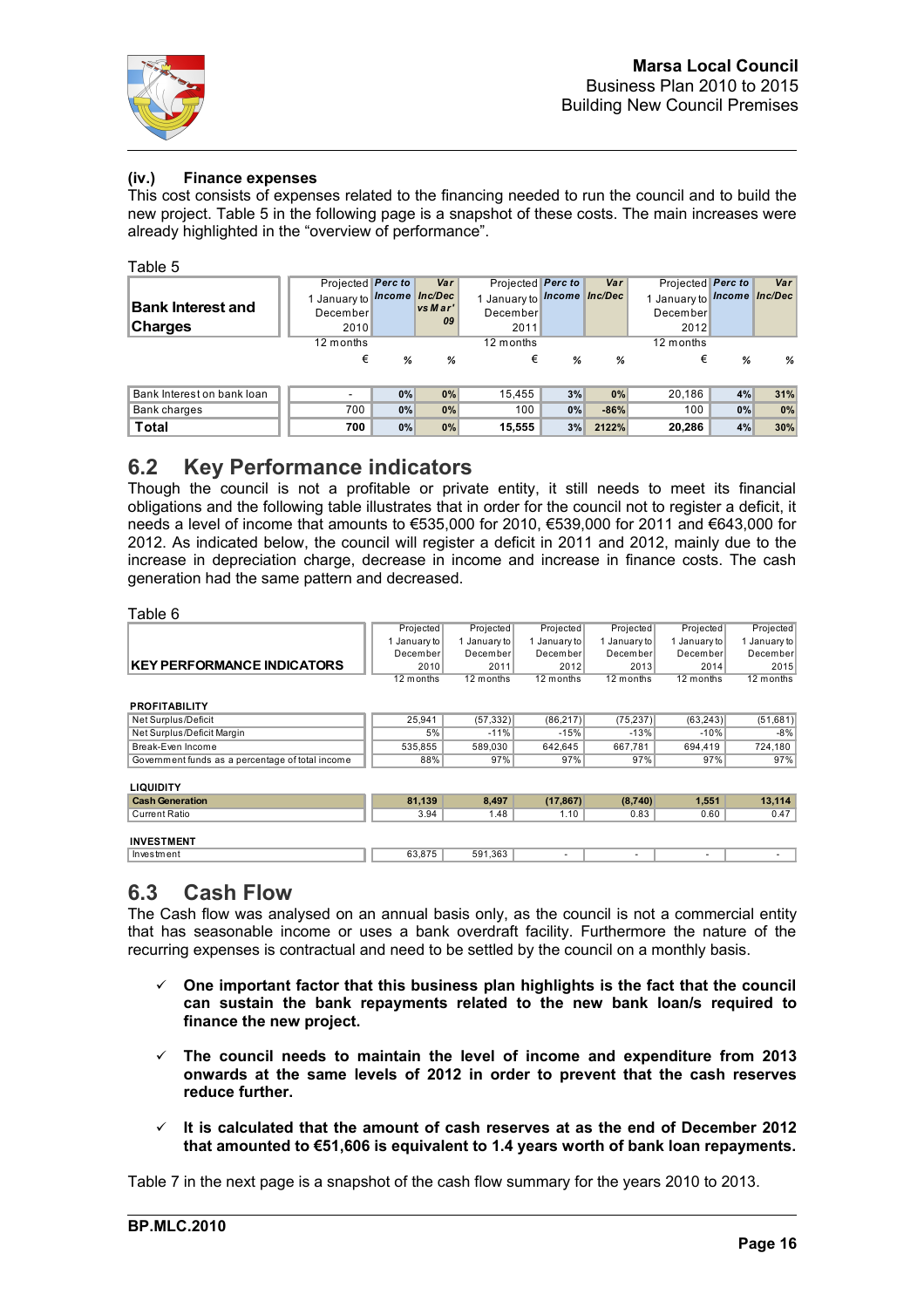

### Table 7

|                                         | Projected                   | Var     | Projected           | Var     | Projected           | Var     | Projected    |
|-----------------------------------------|-----------------------------|---------|---------------------|---------|---------------------|---------|--------------|
|                                         | 1 January to <b>Inc/Dec</b> |         | 1 January to nc/Dec |         | 1 January to nc/Dec |         | 1 January to |
|                                         | December                    | vs Mar' | December            |         | December            |         | December     |
|                                         | 2010                        | 09      | 2011                |         | 2012                |         | 2013         |
|                                         | 12 months                   |         | 12 months           |         | 12 months           |         | 12 months    |
|                                         | €                           | %       | €                   | %       | €                   | %       | €            |
| <b>INFLOWS</b>                          |                             |         |                     |         |                     |         |              |
| <b>Government Funds</b>                 | 491,936                     | 30%     | 515,300             | 5%      | 539,465             | 5%      | 574,988      |
| Bye-Laws                                | 54,000                      | 269%    |                     | $-100%$ |                     | 0%      |              |
| Investments                             | 100                         | $-76%$  | 100                 | 0%      | 100                 | 0%      | 100          |
| General Income                          | 15,760                      | 33%     | 16,298              | 3%      | 16,863              | 3%      | 17,456       |
| <b>Bank loan</b>                        |                             | 0%      | 472,000             | 0%      |                     | $-100%$ |              |
| Total                                   | 561,796                     | 38%     | 1,003,698           | 79%     | 556,428             | $-45%$  | 592,544      |
| <b>OUTFLOWS</b>                         |                             |         |                     |         |                     |         |              |
| Capital Expenditure (Annual)            | 63,875                      | 119%    |                     | $-100%$ |                     | 0%      |              |
| <b>New Premises</b>                     |                             | 0%      | 591,363             | 0%      |                     | $-100%$ |              |
| Salaries                                | 74,124                      | 27%     | 76.582              | 3%      | 79,079              | 3%      | 83,033       |
| Maintenance and other works             | 335,584                     | 75%     | 353,789             | 5%      | 389,168             | 10%     | 408,626      |
| Admin and other expenses                | 70,249                      | 38%     | 77,274              | 10%     | 85,762              | 11%     | 90,050       |
| Loan Repayment                          |                             | 0%      | 26,699              | 0%      | 35,869              | 34%     | 35,869       |
| Inventory, Receivables/Payables         |                             | $-100%$ |                     | 0%      |                     | 0%      | 1,388        |
| <b>Total</b>                            | 543,832                     | 46%     | 1,125,708           | 107%    | 589,877             | $-48%$  | 618,966      |
| <b>NET CASH MOVEMENT</b>                |                             |         |                     |         |                     |         |              |
| Opening balance                         | 190.002                     | 78%     | 207,266             | 9%      | 85,156              | $-59%$  | 51,606       |
| Financial expenses                      | 700                         | 0%      | 100                 | $-86%$  | 100                 | 0%      | 100          |
| <b>Closing balance</b>                  | 207,266                     | 46%     | 85,156              | $-59%$  | 51,606              | $-39%$  | 25,084       |
| <b>SUMMARY OF BANK CLOSING BALANCES</b> |                             |         |                     |         |                     |         |              |
| <b>Bank account</b>                     | 207,266                     | 46%     | 85,156              | $-59%$  | 51,606              | $-39%$  | 25,084       |
| Total                                   | 207.266                     | 46%     | 85.156              | $-59%$  | 51.606              | $-39%$  | 25,084       |

### **Graph illustrates the movement up to December 2015**



# **6.4 Statement of Affairs**

Table 8 in the following page is a snapshot of the council's statement of affairs for the years 2010 to 2013.

The statement of affairs salient figures are mainly:

- The investment that increased in 2011 due to the new council building;
- The Cash at bank balance that is on the decrease due to the increase in bank repayments and level of expenditure, as well as the decrease in income;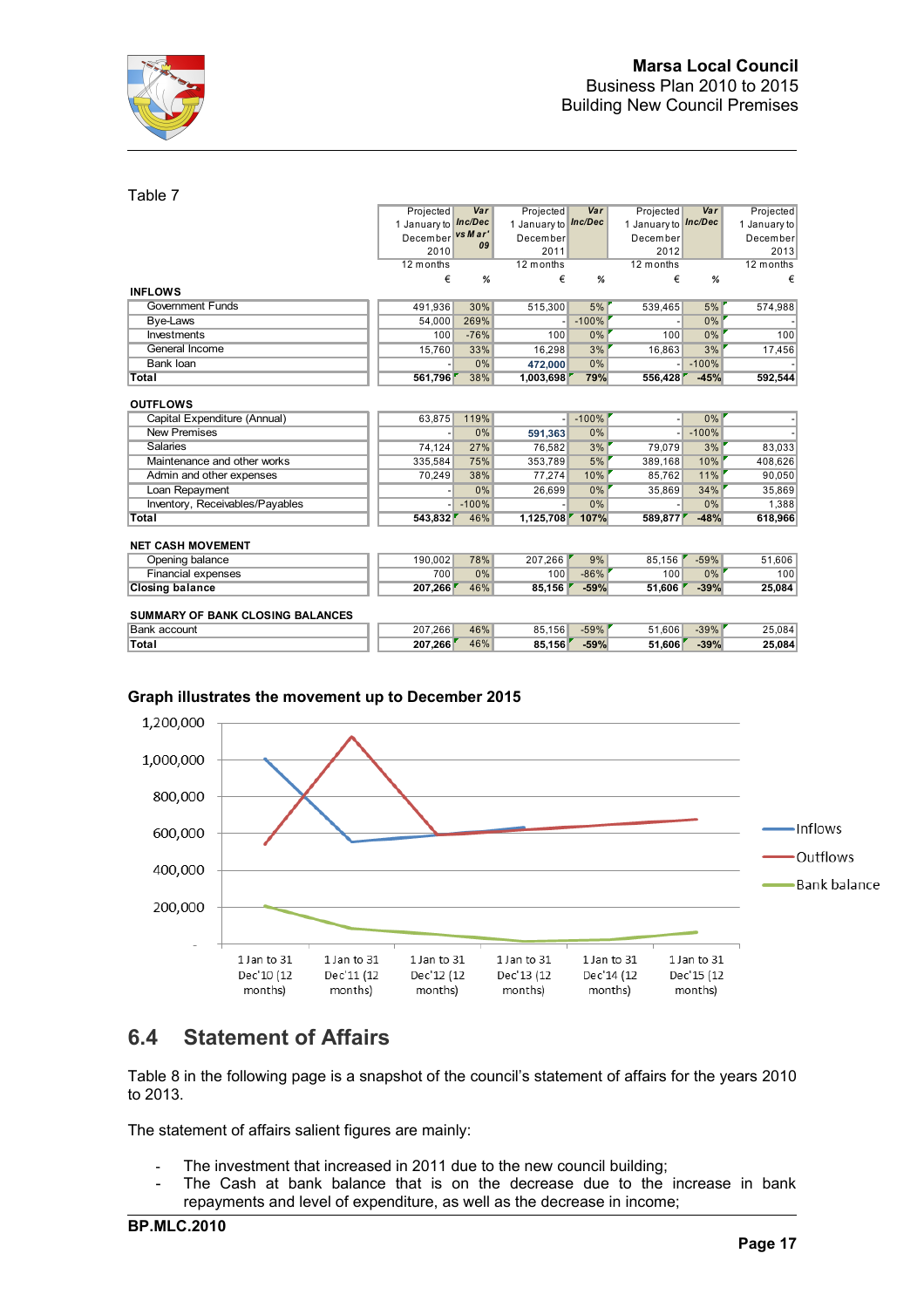

On the liabilities side the main point is the new bank loan related to the new council building. Table 8

|                                      | Projected    | Var           | Projected    | Var     | Projected           | Var    | Projected    | Var     |
|--------------------------------------|--------------|---------------|--------------|---------|---------------------|--------|--------------|---------|
|                                      | 1 January to | Inc/Dec       | 1 January to | Inc/Dec | 1 January to nc/Dec |        | 1 January to | Inc/Dec |
|                                      | December     | vs Mar'<br>09 | December     |         | December            |        | December     |         |
|                                      | 2010         |               | 2011         |         | 2012                |        | 2013         |         |
|                                      | 12 months    |               | 12 months    |         | 12 months           |        | 12 months    |         |
|                                      | €            | %             | €            | %       | €                   | %      | €            | %       |
| <b>ASSETS</b>                        |              |               |              |         |                     |        |              |         |
| Non-current assets                   |              |               |              |         |                     |        |              |         |
| Tangible                             | 646.030      | 10%           | 1,171,564    | 81%     | 1,103,215           | $-6%$  | 1,036,717    | $-6%$   |
| <b>Total Non-Current Assets</b>      | 646,030      | 10%           | 1,171,564    | 81%     | 1,103,215           | $-6%$  | 1,036,717    | $-6%$   |
|                                      |              |               |              |         |                     |        |              |         |
| <b>Current Assets</b>                |              |               |              |         |                     |        |              |         |
| Inventory                            | 447          | $-1%$         | 447          | 0%      | 447                 | 0%     | 469          | 5%      |
| Trade and other receivables          | 62,670       | 55%           | 62,670       | 0%      | 62,670              | 0%     | 48,208       | $-23%$  |
| Cash and cash equivalents            | 207,266      | 46%           | 85,156       | $-59%$  | 51,606              | $-39%$ | 25,084       | $-51%$  |
| <b>Total Current Assets</b>          | 270.383      | 48%           | 148,273      | $-45%$  | 114,723             | $-23%$ | 73,761       | $-36%$  |
| <b>TOTAL ASSETS</b>                  | 916,413      | 19%           | 1,319,837    | 44%     | 1,217,938           | $-8%$  | 1,110,479    | $-9%$   |
|                                      |              |               |              |         |                     |        |              |         |
| <b>EQUITY AND LIABILITIES</b>        |              |               |              |         |                     |        |              |         |
| <b>Capital and Reserves</b>          |              |               |              |         |                     |        |              |         |
| Retained earnings                    | 802,203      | 14%<br>14%    | 744,871      | $-7%$   | 658,654             | $-12%$ | 583,417      | $-11%$  |
| <b>Total capital and reserves</b>    | 802,203      |               | 744,871      | $-7%$   | 658,654             | $-12%$ | 583,417      | $-11%$  |
| <b>Non-Current Liabilities</b>       |              |               |              |         |                     |        |              |         |
| Non-current portion of term loans    |              | 0%            | 428,991      | 0%      | 409,205             | $-5%$  | 392,810      | $-4%$   |
| Deferred income                      | 45,624       | 16%           | 45,624       | 0%      | 45,624              | 0%     | 45,624       | 0%      |
| <b>Total Non-current Liabilities</b> | 45,624       | 16%           | 474,615      | 940%    | 454,829             | $-4%$  | 438,434      | $-4%$   |
| <b>Current Liabilities</b>           |              |               |              |         |                     |        |              |         |
| Current portion of term loans        |              | 0%            | 31,766       | 0%      | 35,869              | 13%    | 35,869       | 0%      |
| Trade and other payables             | 68,586       | 143%          | 68,586       | $0\%$   | 68,586              | 0%     | 52,758       | $-23%$  |
| <b>Total Current Liabilities</b>     | 68,586       | 143%          | 100,352      | 46%     | 104,455             | 4%     | 88,627       | $-15%$  |
| <b>TOTAL EQUITY AND LIABILITIES</b>  | 916,413      | 19%           | 1,319,837    | 44%     | 1,217,938           | $-8%$  | 1,110,479    | $-9%$   |

# **6.5 Financial Requirements**

The estimated project cost will amount to €590,000 (five hundred ninety thousand Euros) and will be financed in part by the council (20%) and the remaining balance by means of a bank loan repayable over a period of 20 years.

It is to be noted that the council finalised negotiations with Bank of Valletta plc and a copy of the sanction letter is enclosed with this document.

The interest rate used in these projections is 4.45% as per the bank's Sanction letter.